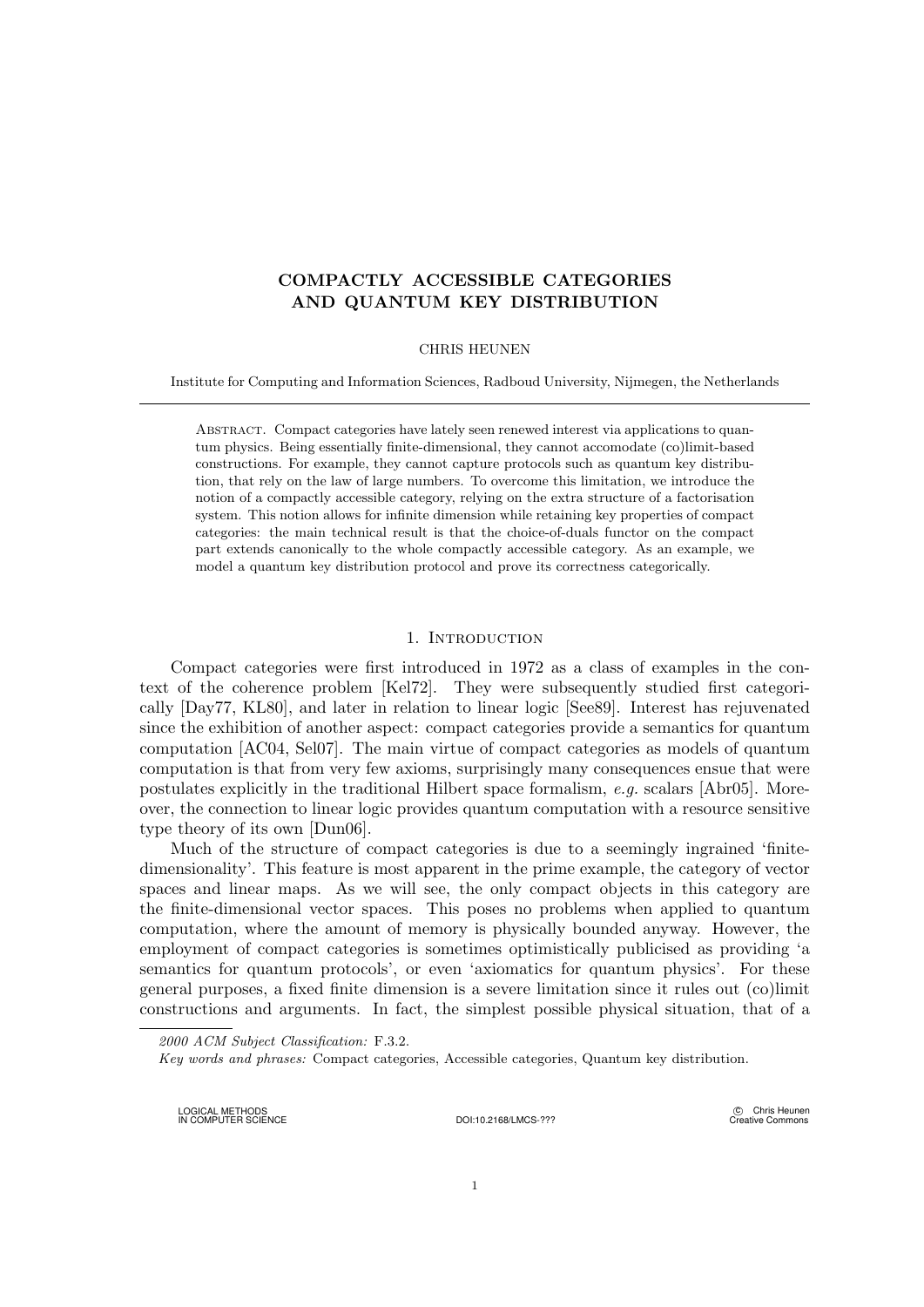single free-moving particle in three-dimensional space, is already modeled by the infinitedimensional space  $L^2(\mathbb{R}^3)$  of observables in traditional quantum physics [vN32]. Likewise, an important class of quantum protocols relies on the law of large numbers. They utilise the probabilistic nature of quantum physics to ensure that their goal is reached after sufficiently many tries. In fact, the two most-cited papers in quantum cryptography to date, describing quantum key distribution protocols, are of this kind [BB84, Eke91].

There have been earlier attempts to remedy the above limitation. Although he did not have the quantum setting in mind, Barr gave a construction to embed a category with certain minimal properties fully into a complete and cocomplete category that is \*-autonomous, a notion closely related to compactness [Bar79]. However, as we will see, the important category of Hilbert spaces and bounded maps, that is the traditional model of quantum physics, is neither complete nor cocomplete.

Another proposal revolves around the use of nuclear ideals [ABP99, Blu06]. Analogous to ring theory, an ideal in this setting is a set of morphisms that is closed under composition with arbitrary morphisms. The adjective nuclear means that the key property that enables compact categories to model quantum protocols is postulated to hold for all morphisms in the ideal. This seems to be the right environment to study properties of morphisms in a quantum setting. For example, a very natural characterisation of trace-class morphisms emerges. However, it also forces one to consider two layers, the category and the nuclear ideal, and possible coherence with the ideal is a distraction when working with notions that are more naturally defined on the category. For example, any bounded map between Hilbert spaces has a dual map (in the opposite direction between the dual spaces), not just the Hilbert-Schmidt maps (that form a nuclear ideal).

The present work introduces the notion of a compactly accessible category in order to overcome the above limitation. It retains certain key properties of compact categories, and simultaneously allows for infinite dimension. The main idea is to relax the requirement that every object is compact to the requirement that every object is a directed colimit of compact ones, imitating the fact that every vector space is the directed colimit of its finite-dimensional subspaces. Categories in which every object is a directed colimit of finitely presentable ones are well-known as accessible categories, and a polished theory has developed around them [GU71, AR94]. We weaken the concept of finitely presentable object to that of a compactly presentable one, to ensure that the key properties of compact categories are inherited by compactly accessible categories. The central novel ingredient is the extra structure of a factorisation system. This approach provides a proper category in which to model quantum protocols, and hence is automatically compositional — as opposed to ideals that typically do not include all identity maps [BPP07]. Physically, directed colimits provide the intuition of 'time'. The main result, that justifies our definition of compactly accessible category, is Theorem 5.11. It shows that the choice-of-duals functor on the compact part extends canonically to the whole compactly accessible category. It is remarkable that this canonical extension of the choice-of-duals functor in the category of Hilbert spaces with its canonical factorisation system in fact provides an equivalence with the opposite category. This is another indication that the axiomatic structure of compactly accessible categories is on target. Moreover, Theorem 6.5 proves that if the choice-of-duals functor commutes with a dagger functor on the compact part, then so does its canonical extension. The latter is important for the modeling of quantum physics. As an example, we model a quantum key distribution protocol and prove its correctness categorically.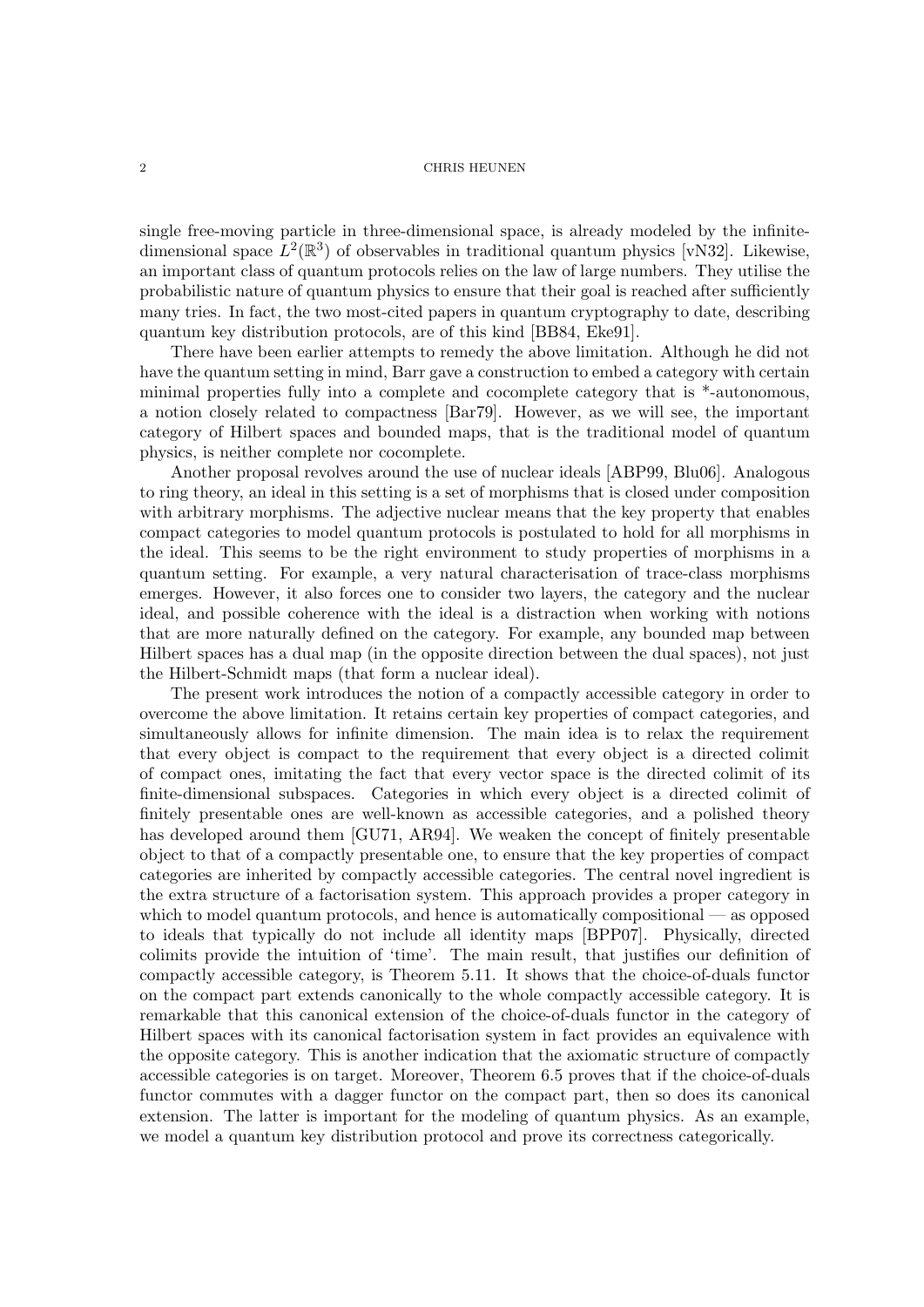| $\Phi$ Alice and Bob agree upon 3 measurements $m_1, m_2, m_3$ .                                        |
|---------------------------------------------------------------------------------------------------------|
| $\Omega$ Alice secretly chooses $a_i \in \{1, 2, 3\}, i = 1, , 3n$ , randomly,                          |
| Bob secretly chooses $b_i \in \{1, 2, 3\}, i = 1, , 3n$ , randomly.                                     |
| 3 They share 3n fresh qubit-pairs prepared in the Bell-state $\frac{ 01\rangle- 10\rangle}{\sqrt{2}}$ . |
| We denote them by $(q_i^a, q_i^b)_{i=1,\dots,3n}$ .                                                     |
| $\Phi$ Alice measures $q_i^a$ with $m_{a_i}$ to get $c_i$ , $i = 1, \ldots, 3n$ .                       |
| Bob measures $q_i^b$ with $m_{b_i}$ to get $c'_i$ , $i = 1, \ldots, 3n$ .                               |
| $\circled{b}$ Alice publicly announces $a_i$ .                                                          |
| Bob publicly announces $b_i$ .                                                                          |
| Thus they determine $I = \{i \in \{1, \ldots, 3n\} \mid a_i \neq b_i\}.$                                |
| With large probability $\#I \leq n$ ; if not, go to step 2.                                             |
| $\circled{b}$ Alice publicly announces $c_i, i \in I$ .                                                 |
| Bob publicly announces $c'_i, i \in I$ .                                                                |
| With large probability, $c_i$ and $c'_i$ are sufficiently correlated                                    |
| by Bell's inequality for $i \in I$ ; if not, go to step 2.                                              |
| $\circled{1}$ Alice uses $c_j, j \in \{1, , 3n\} \backslash I$ as her key bits.                         |
| Bob uses $1 - c'_j$ , $j \in \{1, , 3n\} \backslash I$ as his key bits.                                 |

Figure 1: A quantum protocol to obtain a 2n-bits shared secret key [Eke91].

Section 2 first introduces the quantum key distribution protocol mentioned above. We recall the necessary details of compact categories in Section 3. Subsequently, Section 4 builds up to the notion of compactly presentable object, and Section 5 then defines compactly accessible categories and explores their structure. Dagger structure is added in Section 6, and Section 7 models and proves correct the protocol described in Section 2. Finally, Section 8 concludes.

# 2. Quantum key distribution

Quantum key distribution is the name for a collection of protocols that provide two parties using a quantum channel between them with a shared binary string, unknowable to anyone else. Moreover, such a scheme must be proven inherently secure by the laws of nature, *i.e.* not depending on any unsolved or computationally unfeasible mathematical problems. The most well-known protocol in this family is that of Bennett and Brassard [BB84], which essentially relies on Bell's inequality and the law of large numbers to provide secure keys.<sup>1</sup> There are several improvements upon this protocol. Especially Ekert [Eke91] developed a very nice simplification, which is outlined in Figure 1. As Bell's inequality provides a means to verify that two qubits are 'correlated enough', eavesdroppers can be detected with large probability. The law of large numbers thus ensures that this protocol works (up to a negligable probability that can be specified in advance). Notice that because of the possible jump back in steps  $\circledcirc$  and  $\circledcirc$ , the number of fresh qubit-pairs needed is not known in advance.

The protocol in Figure 1 will be used in Section 7 as an example that can be modeled by compactly accessible categories. As such, we need to distinguish between correctness

<sup>&</sup>lt;sup>1</sup>Such a protocol, like Diffie-Hellmann's [DH76], regulates key distribution, but gives no guarantee about authenticity of the two parties involved.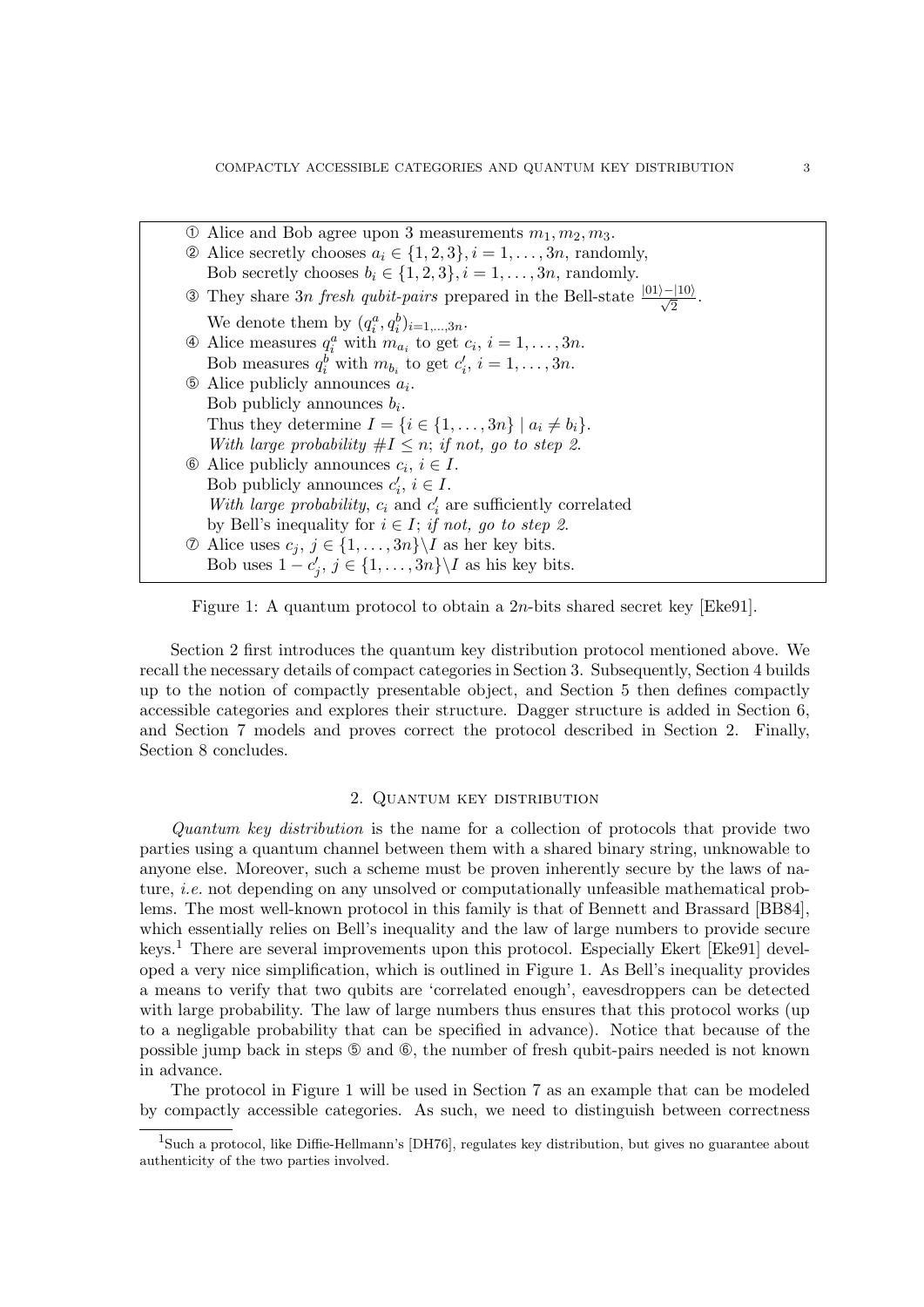and security. A quantum key distribution protocol is correct if both parties end up with the same key in every run, *i.e.* when  $c_j = 1 - c'_j$  for all  $j \in \{1, ..., 3n\} \setminus I$  and every choice of  $m_i$ ,  $a_i$  and  $b_i$  in Figure 1. It is secure when a potential eavesdropper cannot learn any of the key bits. In this instance, the security relies on Bell's inequality. Thus in this case one could say that correctness is a qualitative notion, and security a quantitative one. Because the entire purpose of the categorical approach is to abstract away from quantitative details like scalar factors, we will focus on correctness, and forget about the classical calculation in step ➅. Since the centre of attention in this article is the elimination of finite-dimensionality, we will also not concern ourselves too much with the classical communication that is most noticable in step  $\circled{S}$ . The point is just to show that compactly accessible categories are able to model protocols that need an a priori unknown number of resources.

### 3. Compact objects and compact categories

This section recalls the concept of a compact category, by considering the required properties separately per object. It also reviews the key features of compact categories that are so important to model quantum protocols.

**Definition 3.1.** An object X of a symmetric monoidal category  $C$  is said to be *compact* when there are an object  $Y \in \mathbb{C}$  and morphisms  $\eta: I \to Y \otimes X$  and  $\varepsilon: X \otimes Y \to I$  such that the following diagrams commute.

$$
X \stackrel{\cong}{\cong} X \otimes I \xrightarrow{\text{id} \otimes \eta} X \otimes (Y \otimes X) \qquad Y \stackrel{\cong}{\cong} I \otimes Y \xrightarrow{\eta \otimes \text{id}} (Y \otimes X) \otimes Y
$$
  

$$
\downarrow \cong \qquad \qquad \downarrow \cong \qquad \qquad \downarrow \cong \qquad \qquad \downarrow \cong
$$
  

$$
X \leq I \otimes X \leq \text{Syl} \quad (X \otimes Y) \otimes X \qquad Y \leq Y \otimes I \leq \text{Syl} \quad Y \otimes (X \otimes Y)
$$
  

$$
(3.1)
$$

A symmetric monoidal category is called compact when all its objects are.

For a given compact object X, the object Y of the previous definition is called a *dual object* for X. Such dual objects are unique up to isomorphism  $(Dun06, Proposition 2.7)$ . A chosen dual object for X is usually denoted by  $X^*$ . Notice that I is a compact object in any strict symmetric monoidal category, with  $I^* = I$ . Also, if X is compact, then so is  $X^*$ . Moreover, any compact object X is isomorphic to its double dual  $X^{**}$  [Dun06, Proposition 2.13]. Let us see what the compact objects (and their dual objects) are in a few example categories.

Example 3.2. In a posetal symmetric monoidal category, diagrams (3.1) say that an object X is compact precisely when there is an object  $X^*$  such that  $X^* \otimes X = I = X \otimes X^*$ . Any ordered commutative monoid is such a category, where the order induces the morphisms, and the monoid multiplication and unit provide symmetric monoidal structure. Hence, the compact objects in an ordered commutative monoid, seen as a posetal category, are precisely its invertible elements. Thus any ordered Abelian group induces a compact category; an Abelian group is partially ordered if and only if it is torsion-free [MR77, Theorem 1.1.3]. This example has been studied more generally under the name 'Lambek pregroups' [Sad06].

**Example 3.3.** Denote by Rel the category with sets for objects, and relations  $R \subseteq X \times$ Y for morphisms  $X \to Y$ . The composition of  $X \xrightarrow{R} Y \xrightarrow{S} Z$  is the usual relational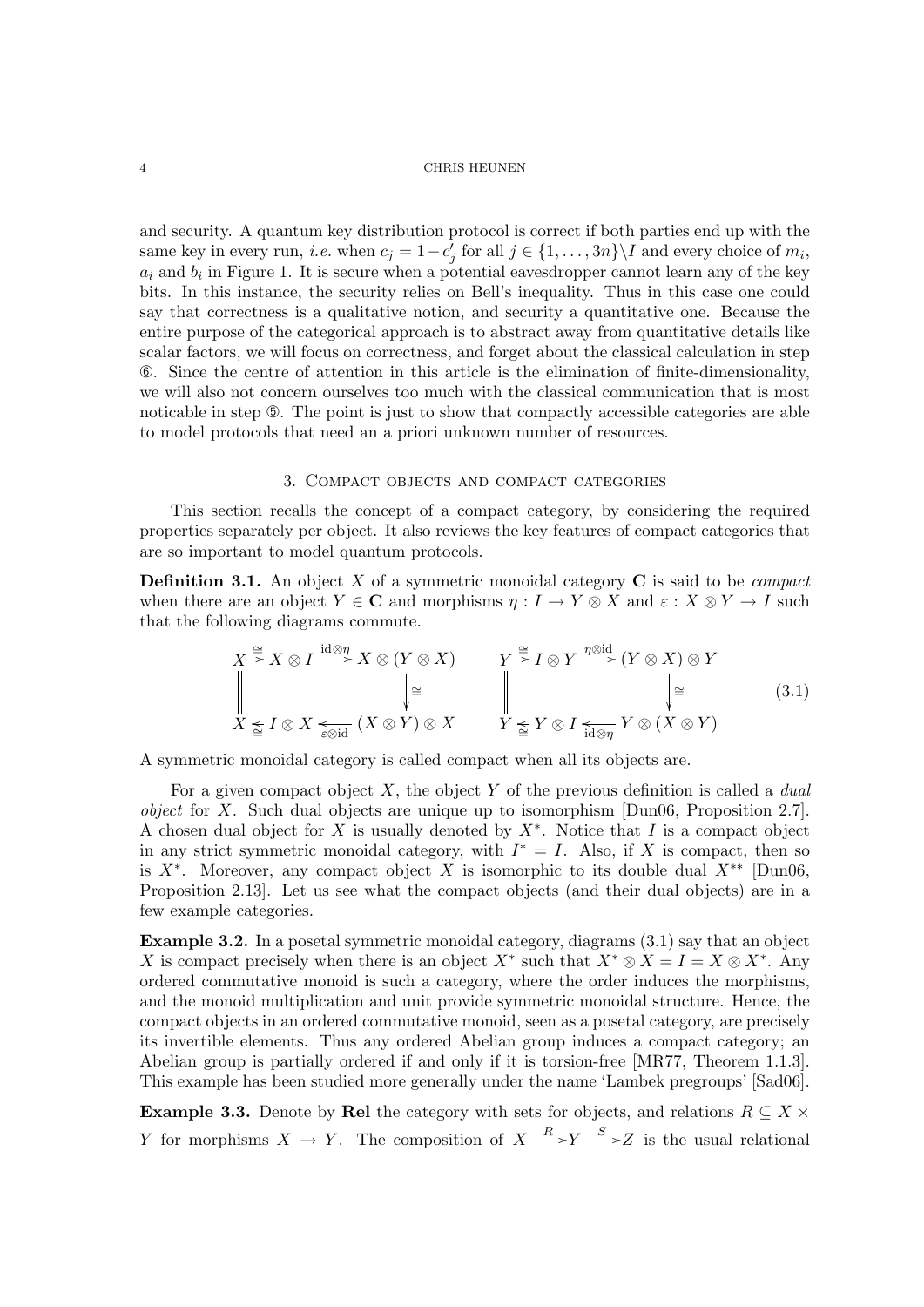composition

$$
S \circ R = \{(x, z) \in X \times Z \mid \exists_{y \in Y}. (x, y) \in R \land (y, z) \in S\}.
$$

This category is symmetric monoidal by the usual set-theoretic product, with the singleton set  $\{*\}$  as its neutral element. Every object X in Rel is compact: by defining  $X^* = X$  and

$$
\eta_X = \{ (*, (x, x)) : x \in X \},
$$
  

$$
\varepsilon_X = \{ ((x, x), *) : x \in X \},
$$

one easily verifies that diagrams (3.1) commute. Hence Rel is a compact category.

This example can be generalized to the Kleisli category of the monad on Set given by  $\mathcal{P}(M \times -)$  for an arbitrary commutative monoid M instead of the trivial monoid. It can also be generalized to the category of relations on an arbitrary regular category [CKS84]. In both generalized categories, every object is compact.

At first sight, one might expect that the category Sup of complete lattices and suppreserving functions is compact, but it is not [Bar79, page 99]. Its largest compact subcategory is that of complete atomic boolean lattices and sup-preserving functions; this category is equivalent to Rel.

Example 3.4. Denote by Vect the category of complex vector spaces and linear maps. It is a symmetric monoidal category by the usual tensor product of vector spaces, with the complex field  $\mathbb C$  as unit. Any finite-dimensional vector space X is a compact object in this category as follows. Let  $X^*$  be the dual vector space  $\{f : X \to \mathbb{C} \mid f \text{ linear}\}\.$  If  $(e_i)$  is a basis for X, then the functionals  $\overline{e}_i$  determined by  $\overline{e}_i(e_j) = \delta_{ij}$  form a basis for  $X^*$ . Define  $\eta_X$  and  $\varepsilon_X$  by linear extension of

$$
\eta_X(1) = \sum_{i=1}^{\dim(X)} \overline{e}_i \otimes e_i,
$$
  

$$
\varepsilon_X(e_i \otimes \overline{e}_j) = \overline{e}_j(e_i).
$$

Diagrams  $(3.1)$  are readily seen to commute.

However, an infinite-dimensional vector space cannot be isomorphic to its double dual because of a well-known cardinality argument [Jac53, Theorem IX.2] that we sketch briefly. Let X be an infinite-dimensional vector space, and choose a basis B for it. Then  $X \cong \coprod_B \mathbb{C}$ , and so  $X^* \cong \prod_B \mathbb{C}$  [AF74, Proposition 20.2]. So  $\dim(X) \nleq \dim(X^*) \nleq \dim(X^{**})$ , whence  $X \not\cong X^{**}$  and X is not a compact object in **Vect.**<sup>2</sup>

Hence the full subcategory fdVect of Vect containing only the finite-dimensional vector spaces is the largest compact subcategory of Vect.

This example can be generalized to the category of projective modules over a given semiring: the compact objects in that category are precisely the finitely generated ones.

Example 3.5. As an extension of the previous example, consider the category Hilb of Hilbert spaces. Its morphisms are the bounded linear maps, *i.e.* linear functions  $f: X \to Y$ for which there is a constant  $||f||$  such that  $||f(x)|| \le ||f|| ||x||$  for all  $x \in X$ . It is a symmetric monoidal category with the usual tensor product and the complex field  $\mathbb C$  as unit. Any finitedimensional Hilbert space X is a compact object in this category as follows. Let  $X^*$  be the conjugate of the dual space  $\{f : X \to \mathbb{C} \mid f \text{ bounded linear}\}\$ , *i.e.* it has the same

<sup>&</sup>lt;sup>2</sup>For completeness' sake, let us recall that even for a finite-dimensional vector space  $X$ , the isomorphism  $X \cong X^*$  is not natural, although  $X \cong X^{**}$  is [Mac86, Section VII.4].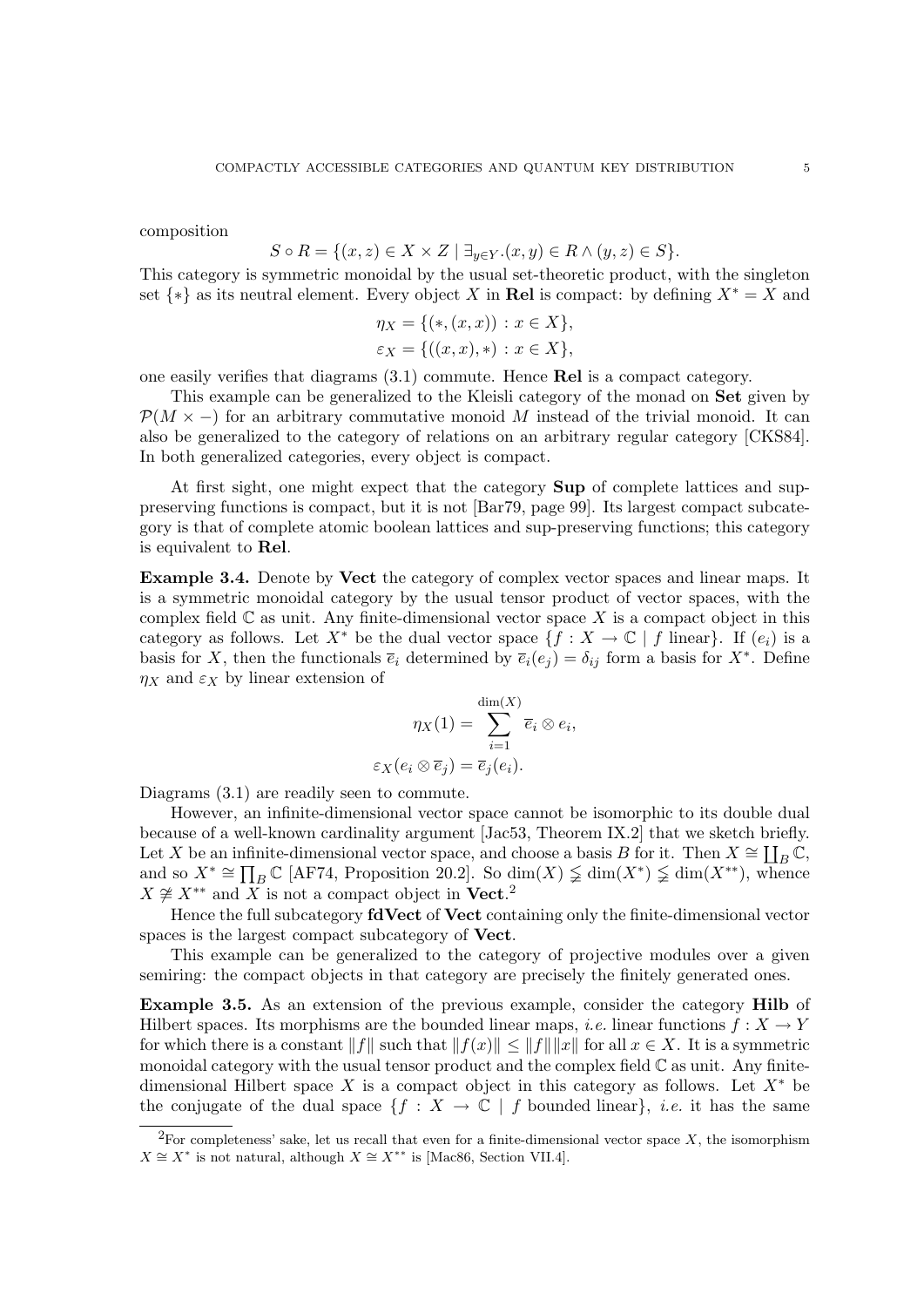additive group as the dual space, but conjugated scalar multiplication. Then  $X^* \otimes X$  is isomorphic to the Hilbert space of all Hilbert-Schmidt maps  $X \to X$  [KR83]. Define  $\eta_X$  by letting 1 correspond to the identity map under this isomorphism and extending linearly and continuously, and define  $\varepsilon_X$  as the adjoint of  $\eta_X$ . Then diagrams (3.1) commute. Since the identity map on  $X$  is a Hilbert-Schmidt map if and only if  $X$  is finite-dimensional, this recipe for obtaining compact structure on  $X$  only works for finite-dimensional  $X$ . In other words, fdHilb is a compact full subcategory of Hilb. Moreover, as Proposition 3.6(d) below shows, a compact full subcategory of Hilb is necessarily closed. Since only the Hilbert-Schmidt functions form a Hilbert space again [KR83], a compact full subcategory of Hilb must consist of objects between which all continuous linear functions are automatically Hilbert-Schmidt. That is, the largest compact full subcategory of Hilb is fdHilb.

This example can be generalized to the category of unitary representations of a given topological group: the compact objects in that category are precisely the representations with a finite-dimensional target space.<sup>3</sup>

Introducing the notation  $C_{\text{cpt}}$  for the full subcategory of compact objects of  $C$ , the previous examples thus show that  $\text{Rel}_{\text{cpt}} = \text{Rel}$ ,  $\text{Vect}_{\text{cpt}} = \text{fd} \text{Vect}$ , and  $\text{Hilb}_{\text{cpt}} = \text{fd} \text{Hilb}$ . This relates to order theory, in which 'finite element' and 'compact element' are used interchangeably [Joh82, AJ94]. On the one hand the name 'finite object' or 'finite-dimensional object' would also be apt in our case, but on the other hand it would be confusing since a compact object in Rel can be infinite as a set.

As an example of the properties of compact objects, we mention the following. They are standard results; here we formulate them for compact objects (instead of for compact categories).

Proposition 3.6. [Lin78] Let C be a symmetric monoidal category.

- (a) If  $X \in \mathbf{C}_{\mathrm{cpt}}$ , then  $\mathbf{C}(X, Y) \cong \mathbf{C}(I, X^* \otimes Y)$  for all  $Y \in \mathbf{C}$ .
- (b) If  $Y \in \mathbf{C}_{\mathrm{cpt}}$ , then  $\mathbf{C}(X,Y) \cong \mathbf{C}(X \otimes Y^*,I)$  for all  $X \in \mathbf{C}$ .
- (c) An object  $X \in \mathbb{C}$  is compact if and only if there is an  $Y \in \mathbb{C}$  such that  $\mathbf{C}(X \otimes Y, I) \cong \mathbf{C}(X, X) \cong \mathbf{C}(I, Y \otimes X).$
- (d) An object  $X \in \mathbb{C}$  is compact iff there is a  $Y \in \mathbb{C}$  such that  $X \otimes (-)$  is left adjoint to  $Y \otimes (-)$ . In that case,  $X \otimes (-)$  is also right adjoint to  $Y \otimes (-)$ .

П

 $\Box$ 

(e) If  $X \in \mathbf{C}_{\text{cnt}}$ , then  $(-) \otimes X : \mathbf{C} \to \mathbf{C}$  is both continuous and cocontinuous.

The crucial property of a compact category is that a choice of dual objects  $X^*$  extends functorially, as follows.

**Proposition 3.7.** [KL80] For a morphism  $f : X \to Y$  between compact objects X, Y in some category **C**, define  $f^*: Y^* \to X^*$  as the composite

$$
Y^* \cong Y^* \otimes I \xrightarrow{\mathrm{id} \otimes \eta_X} Y^* \otimes (X \otimes X^*) \xrightarrow{\mathrm{id} \otimes f \otimes \mathrm{id}} (Y^* \otimes Y) \otimes X^* \xrightarrow{\varepsilon_Y \otimes \mathrm{id}} I \otimes X^* \cong X^*.
$$
  
defines a functor  $(-)^* : \mathbf{C}_{\mathrm{ext}}^{\mathrm{op}} \to \mathbf{C}_{\mathrm{crt}}.$ 

This def : C  $v_{\text{cpt}} \rightarrow \cup_{\text{cpt}}$ 

 ${}^{3}$ In fact, this is where the compactness terminology seems to have originated: the group G can be reconstructed from the described category  $\text{fdURep}(G)$  when it is compact [DR89, Müg06]. Hence the name transferred from the group to categories resembling  $\mathbf{fdURep}(G)$ . Alternatively, one could observe that being a Hausdorff space, a Hilbert space's unit ball is compact if and only if it is finite-dimensional. Finally, a Hilbert space is locally compact if and only if it is finite-dimensional [Hal82, Problem 10].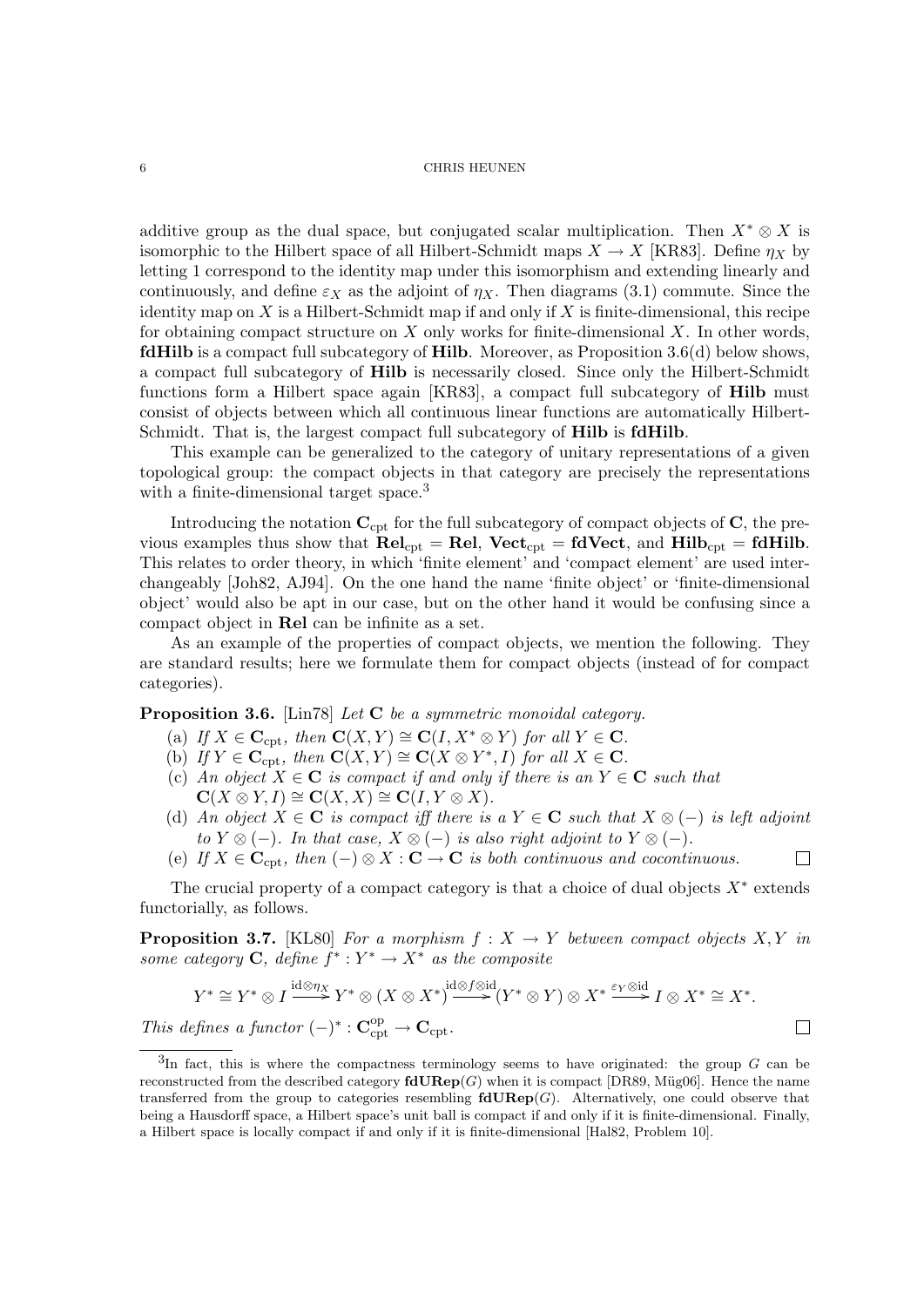For future reference, let us mention that the correspondence in Proposition 3.6(a,b) of morphisms  $f : X \to Y$  to their names  $\ulcorner f \urcorner : I \to X^* \otimes Y$  and to their conames ∟ $f \perp : X \otimes Y^* \to I$  satisfies [Dun06, Lemma 2.18]:

$$
(\mathrm{id}\otimes g)\circ \ulcorner f\urcorner = \ulcorner g\circ f\urcorner = (f^*\otimes \mathrm{id})\circ \ulcorner g\urcorner. \tag{3.2}
$$

Moreover, the choice-of-duals functor  $(-)^*$  preserves limits and colimits. When  $D: \mathbf{J} \to$ C is any diagram in a compact category, we can speak of its dual diagram  $D^* : \mathbf{J} \to \mathbf{C}^{\mathrm{op}}$ determined by  $D^* = (-)^* \circ D$ . This construction extends to *compact diagrams* in any category: we say a diagram in any category  $C$  is compact if it factors through  $C_{\text{cpt}}$ . We use the term *compact* (co)limit for a (co)limit of a compact diagram.

**Proposition 3.8.** If C is a compact category,  $(-)^* : \mathbb{C}^{op} \to \mathbb{C}$  preserves limits and colimits, i.e. for any diagram  $D: \mathbf{J} \to \mathbf{C}$ , we have  $(\lim(D))^* \cong \lim(D^*)$  and  $(\text{colim}(D))^* \cong \text{colim}(D^*)$  $in \ \mathbf{C}^\mathrm{op}.$ 

*Proof.* If C is a compact category, the functor  $(-)^*$ : C<sup>op</sup>  $\rightarrow$  C is an equivalence of categories [Dun06, Proposition 2.13]. П

#### 4. Compactly presentable objects

The next section discusses a kind of category in which every object is a colimit of compact ones. However, taking colimits of just compact objects is not enough to retain a 'choice-of-duals-functor' as in Proposition 3.7. This section strengthens the notion of compact object as the constituent of the colimits accordingly, drawing inspiration from the notion of finitely presentable object. An extra ingredient is the structure of a factorisation system.

4.1. Finitely presentable objects. Intuitively, a finitely presentable object is one that can be described algebraically using a finite number of generators and finitely many equations [AR94]. Recall that a preorder is directed when every two elements have a common upper bound; a directed colimit is a colimit of a directed preorder considered as a diagram. Likewise, a preorder is codirected when its opposite is directed, and a codirected limit is a limit of a codirected preorder considered as a diagram.

**Definition 4.1.** An object  $X$  in a category  $C$  is called *finitely presentable* when the homfunctor<sup>4</sup>  $\mathbf{C}(X, -): \mathbf{C} \to \mathbf{Set}$  preserves directed colimits.<sup>5</sup>

Writing this out, we see that  $X$  is finitely presentable when for any directed diagram  $D: \mathbf{J} \to \mathbf{C}$ , any colimit cocone  $d_i: D(j) \to Y$  and any morphism  $f: X \to Y$ , there are  $j \in J$  and a morphism  $g: X \to D(j)$  such that  $f = d_j \circ g$ . Moreover, this morphism g is

 ${}^{4}$ If needed, one should replace **Set** by some suitably larger universe.

<sup>&</sup>lt;sup>5</sup>This definition can be extended to  $\lambda$ -presentable, for a regular cardinal  $\lambda$ . Finite presentability then coincides with  $\omega$ -presentability. Later notions, like finitely accessible category, can also be extended, but for the sake of clarity of presentation we do not do so in this article.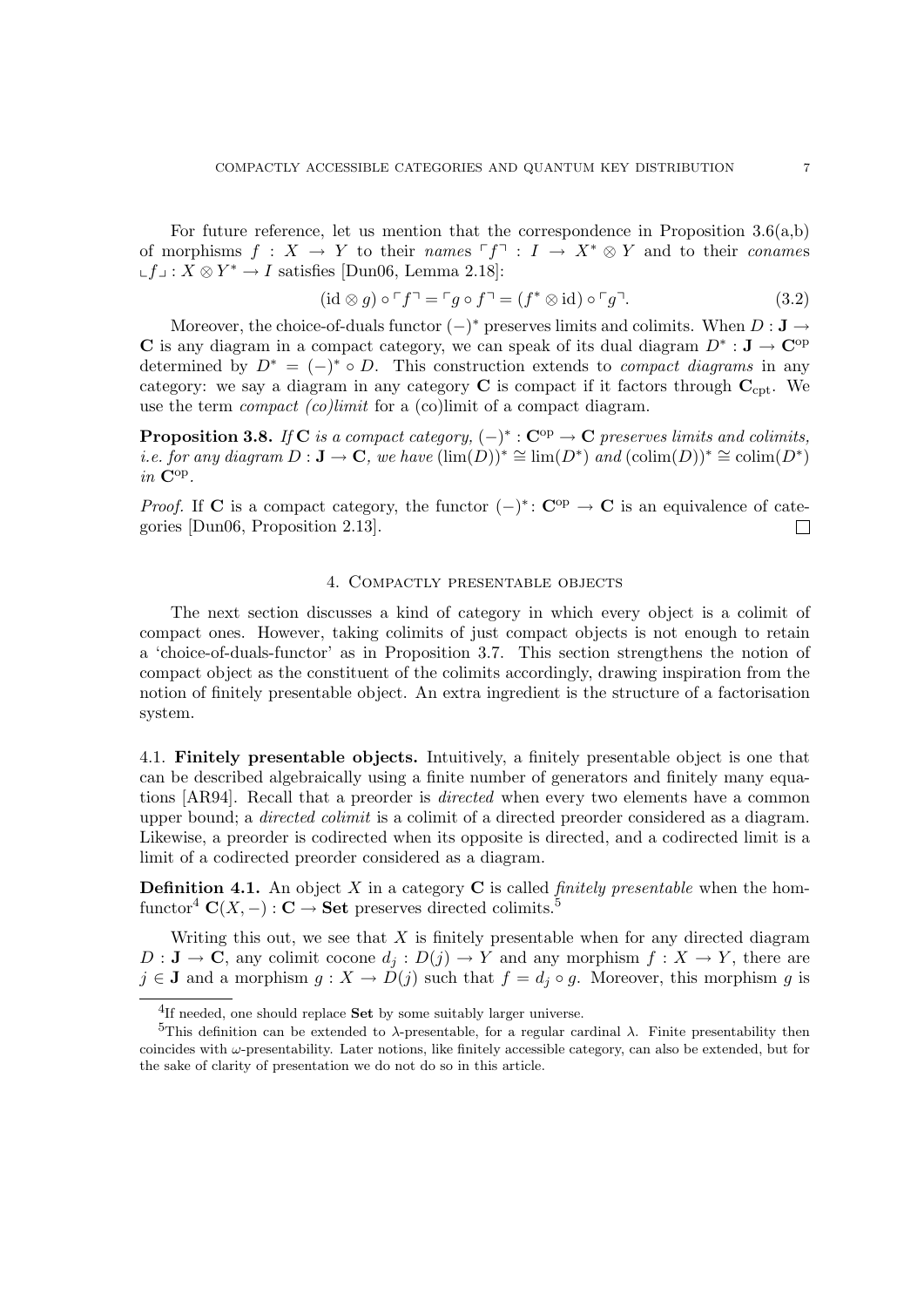essentially unique, in the sense that if  $f = d_j \circ g = d_j \circ g'$ , then  $D(j \to j') \circ g = D(j \to j') \circ g'$ for some  $j' \in J$ .



The following example shows that finite presentability is certainly an interesting property in the context of compact objects in categories.

Example 4.2. In the posetal category induced by an ordered commutative monoid as in Example 3.2, an object  $X$  is finitely presentable precisely when in case  $X$  is smaller than a supremum of some directed set  $D$ , it is already smaller than some element of  $D$ . (This is closely related to a compact or finite element of a lattice in the order theoretical sense [Joh82, AJ94].)

The next example shows that in some categories, the finitely presentable objects are precisely the compact ones.

Example 4.3. An object in Set is finitely presentable if and only if it is a finite set. An object in Vect or Hilb is finitely presentable if and only if it is finite-dimensional.

However, the following example shows that Rel has only one finitely presentable object. This contrasts sharply with Example 3.3, that shows that every object in Rel is compact.

Example 4.4. The only finitely presentable object of Rel is the empty set.

*Proof.* Since  $\emptyset$  is an initial object in **Rel**, any morphism  $\emptyset \to \text{colim}(D)$  is the empty relation, which factors uniquely through any  $D(j)$ .

Conversely, suppose that X has an element x. Consider the directed diagram  $D : \mathbb{N} \to$ Rel, where N is a partial order seen as a category, determined by  $D(n) = \{0, \ldots, n-1\}$ and  $D(n \to m) = \{(i, i): i = 0, \ldots, n-1\}$ . Its colimit in Rel is N, with colimit cocone  $d_n = \{(i, i): i = 0, \ldots, n-1\} \subseteq D(i) \times \mathbb{N}$ . Define a relation  $R \subseteq X \times \mathbb{N}$  by  $R = \{(x, n): n \in \mathbb{N}\}$  $\mathbb{N}\}.$  If this relation were to factor through any  $D_n$  then its image would have to be finite, which it is not. Hence  $X$  is not finitely presentable.  $\Box$ 

It is interesting to note that, in a sense, the notion of compact object is stronger than that of finitely presentable object. By Proposition 3.6(d), the compact part  $C_{\rm cpt}$  of any category C is monoidal closed, and hence enriched over itself. Since the C-functor  $C(X, -)$  is **C**-cocontinuous for  $X \in \mathbb{C}_{\text{cpt}}$  [Lin78, Proposition 6], one might think that Proposition 3.6(e) implies that every compact object of a category is finitely presentable. However, there is a distinction between cocontinuity of  $\mathbf{C}(X, -)$  in this enriched setting [Lin76] and 'ordinary' finite presentability. For example, sets and relations can be seen as an ordinary **Set**-category **Rel** with hom-sets  $\mathcal{P}(X \times Y)$ , but also as a **Rel**-category **Rel** with hom-objects  $X \times Y$ . However, cocontinuity in Rel is different entirely from cocontinuity in Rel: the former just means that  $X \times (-)$  preserves all colimits in Rel, whereas the latter means that Rel(X, −) preserves all colimits in Rel. In other words:

$$
X \times \text{colim}(D) \cong \text{colim } X \times D(j), \text{ but}
$$
  

$$
\mathcal{P}(X \times \text{colim}(D)) \ncong \text{colim } \mathcal{P}(X \times D(j)), \text{ except for } X = \emptyset,
$$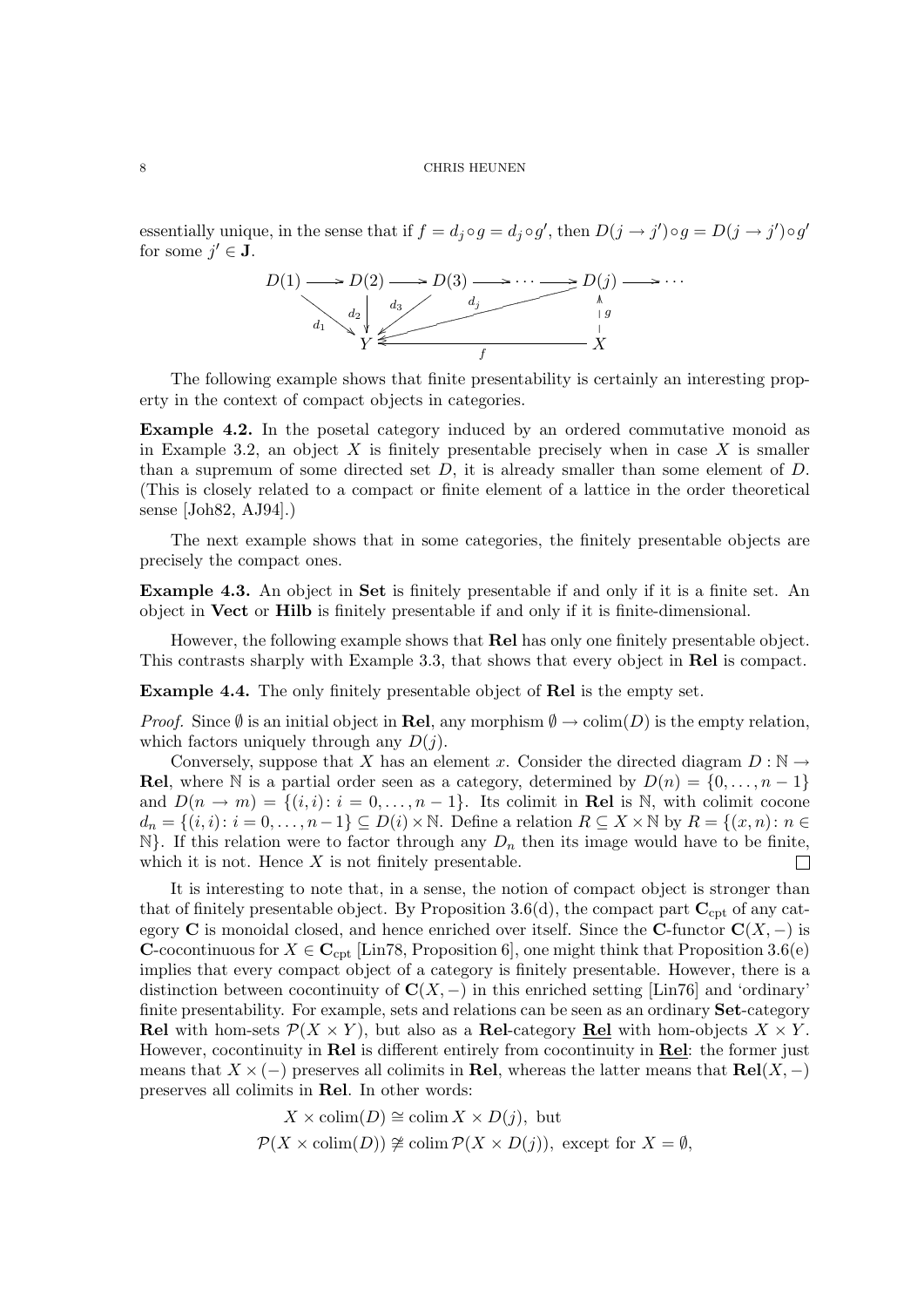where  $D: \mathbf{J} \to \mathbf{Rel}$  is a diagram, and the colimit is taken in Rel. This explains why Rel has only one finitely presentable object and every object is compact, but every object of Rel is compact and finitely presentable.

4.2. Factorisation systems. To arrive at a suitable notion that is stronger than compactness of objects but retains the essential properties of finite presentability, we recall a concept that was popularised by Freyd and Kelly [FK72] but whose origins can be traced back to Mac Lane [Mac50] and Isbell [Isb57] (see also [BW84, Exercises 5.5] or [Bor94, Section  $5.5$ ].

**Definition 4.5.** A weak factorisation system  $(E, M)$  for a category **C** consists of two classes of morphisms  $E$  and  $M$  of  $C$  such that

- $E$  and  $M$  both contain all isomorphisms of  $C$ , and are closed under composition;
- Every morphism f of C can be factored as  $f = m \circ e$  for some  $m \in M$  and  $e \in E$ ; and
- The factorisation is functorial, in the sense that for morphisms  $u, v$  with  $v \circ m \circ e =$  $m' \circ e' \circ u$  for  $m, m' \in M$  and  $e, e' \in E$ , there is a morphism w making the following diagram commute.



A weak factorisation system is called a factorisation system when the morphism w above is unique.

If no confusion about the (weak) factorisation system at hand can arise, we use the notation  $\rightarrow$  for morphisms in E, and  $\rightarrow$  for morphisms in M. Furthermore, we denote by  $M(X, Y)$  the set of morphisms in M with domain X and codomain Y. Also, we denote by  $M(X, -)$  the corresponding functor  $C \rightarrow$  Set.

Example 4.6. Any posetal category has a factorisation system where E consists of all identity morphisms, and M comprises all morphisms.

Example 4.7. An epimorphism in Vect is a surjective linear map, a monomorphism in Vect is an injective linear map. These provide a factorisation system for Vect.

Likewise, an epimorphism in **Hilb** is a continuous linear map with dense image, and a monomorphism in Hilb is an injective continuous linear map. These provide a factorisation system for Hilb.

Proof. Every epimorphism in Vect is regular since it is the coequaliser of its cokernel pair [Bor94, Example 4.3.10a]. Since the pullback of a surjective linear map is again a surjective linear map, the monomorphisms and (regular) epimorphisms form a factorisation system for Vect [BW84, Exercise 5.5.4]. The situation in Hilb is analogous, except that the image first needs to be closed to be a genuine Hilbert space. $\Box$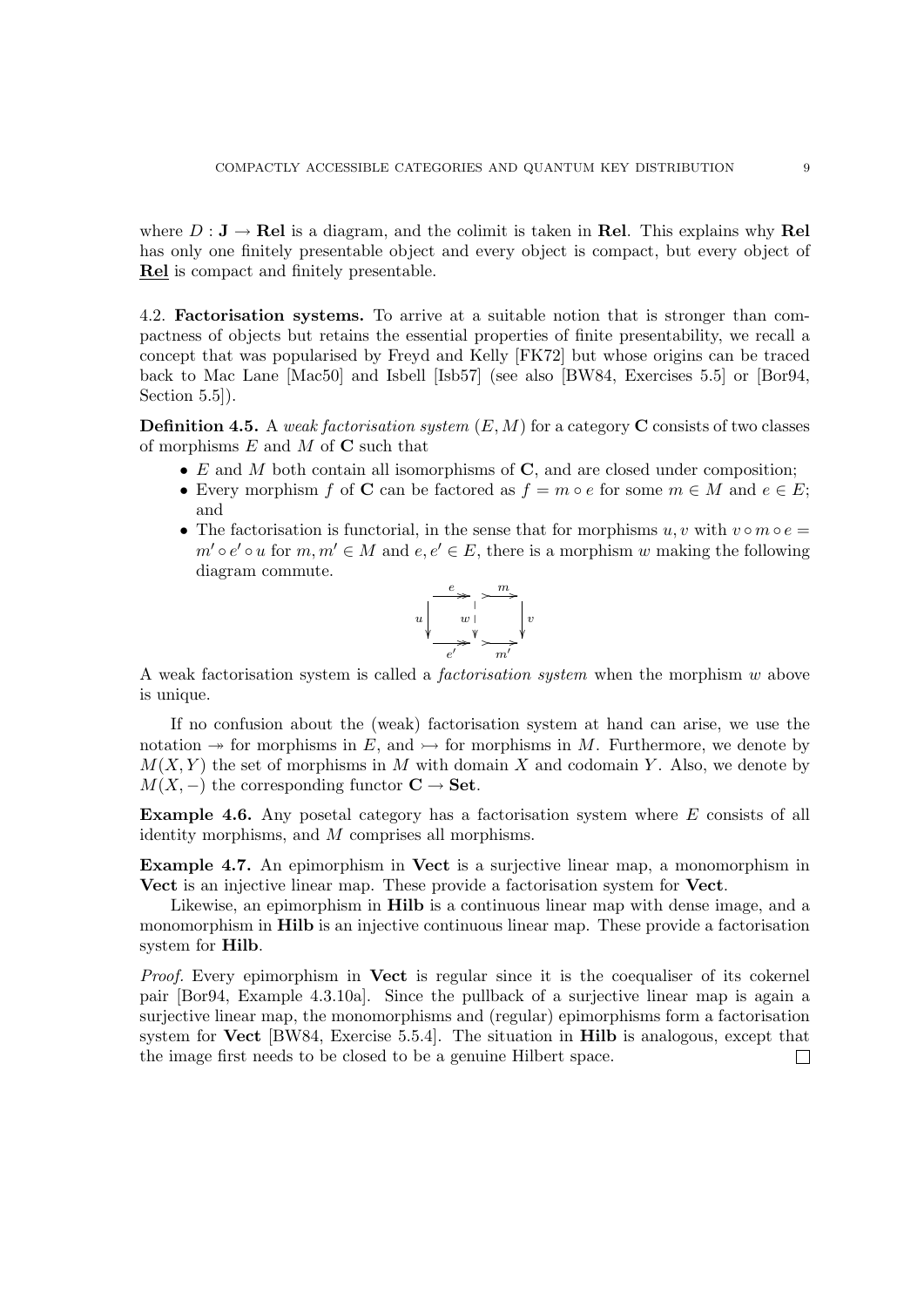The fact that the bicategory of relations is defined as a subbicategory of the bicategory of spans [CKS84, FS90] inspires the following weak factorisation system for our other running example, Rel.

**Example 4.8.** Call a relation  $R \subseteq X \times Y$  functional if  $\forall_{x \in X} \exists !_{y \in Y} [(x, y) \in R]$ , and oppositely functional if  $\forall_{y\in Y}\exists!_{x\in X}[(x,y)\in R]$ . Denote by M the collection of functional relations, and by E the collection of oppositely functional relations. Then  $(E, M)$  is a factorisation system for Rel.

Proof. First, isomorphisms in Rel are isomorphisms in Set, so that these are certainly in both E and M. Obviously, E and M are closed under composition.

Secondly, any morphism  $R \subseteq X \times Y$  of Rel factors as  $R = m \circ e$  for

$$
e = \{(x, (x, y)) : x \in X, y \in Y \mid (x, y) \in R\} \subseteq X \times R, m = \{((x, y), y) : x \in X, y \in Y \mid (x, y) \in R\} \subseteq R \times Y.
$$

with  $e \in E$  and  $m \in M$ .

Thirdly, we show that the factorisation is functorial. Assume

$$
X \xrightarrow{e} R \xrightarrow{m} Y
$$
  
\n
$$
U \downarrow \qquad \qquad V
$$
  
\n
$$
X' \xrightarrow{e'} R' \xrightarrow{m'} Y'
$$

for  $e, e' \in E$  and  $m, m' \in M$ . Then

$$
W = \{ ((x, y), (x', y')) \in R \times R' \mid (x, x') \in U, (y, y') \in V \}
$$

 $\Box$ 

is the unique relation between  $R$  and  $R'$  making both squares commute.

4.3. Compactly presentable objects. The following observation is a combination of the notions of compactness of objects and finite presentability that did not coincide in Rel. Since the 'monomorphisms' in Example 4.8 are functions,  $M(X, -)$  preserves directed colimits in Rel if and only if X is a finite set by Example 4.3. This property that we name 'compact presentability' is now lifted to a definition, because it turns out to be exactly what we need in Section 5.

**Definition 4.9.** A compact object X in a symmetric monoidal category  $C$  is said to be compactly presentable<sup>6</sup> with respect to a weak factorisation system  $(E, M)$ , when  $M(X, -)$ preserves directed compact colimits.

Explicitly, a compact object  $X$  is compactly presentable (with respect to a weak factorisation system) when for any directed compact diagram  $D: \mathbf{J} \to \mathbf{C}$ , any colimit cocone  $d_j : D(j) \to Y$  and any morphism  $m : X \to Y$  in M, there are  $j \in J$  and a morphism

 ${}^{6}$ The terminology is slightly unfortunate, because by the notation in the literature [AR94, GU71] it might suggest that  $\mathbf{C}(X, -)$  preserves colimits of  $\lambda$ -directed diagrams for a 'compact cardinal'  $\lambda$ . Although Definition 4.9's raison d'être is to ensure the existence of the functor  $(-)^*$  in Section 5, we refrain from a notational name like 'star-presentable object'. Likewise, 'locally compact object' has other connotations.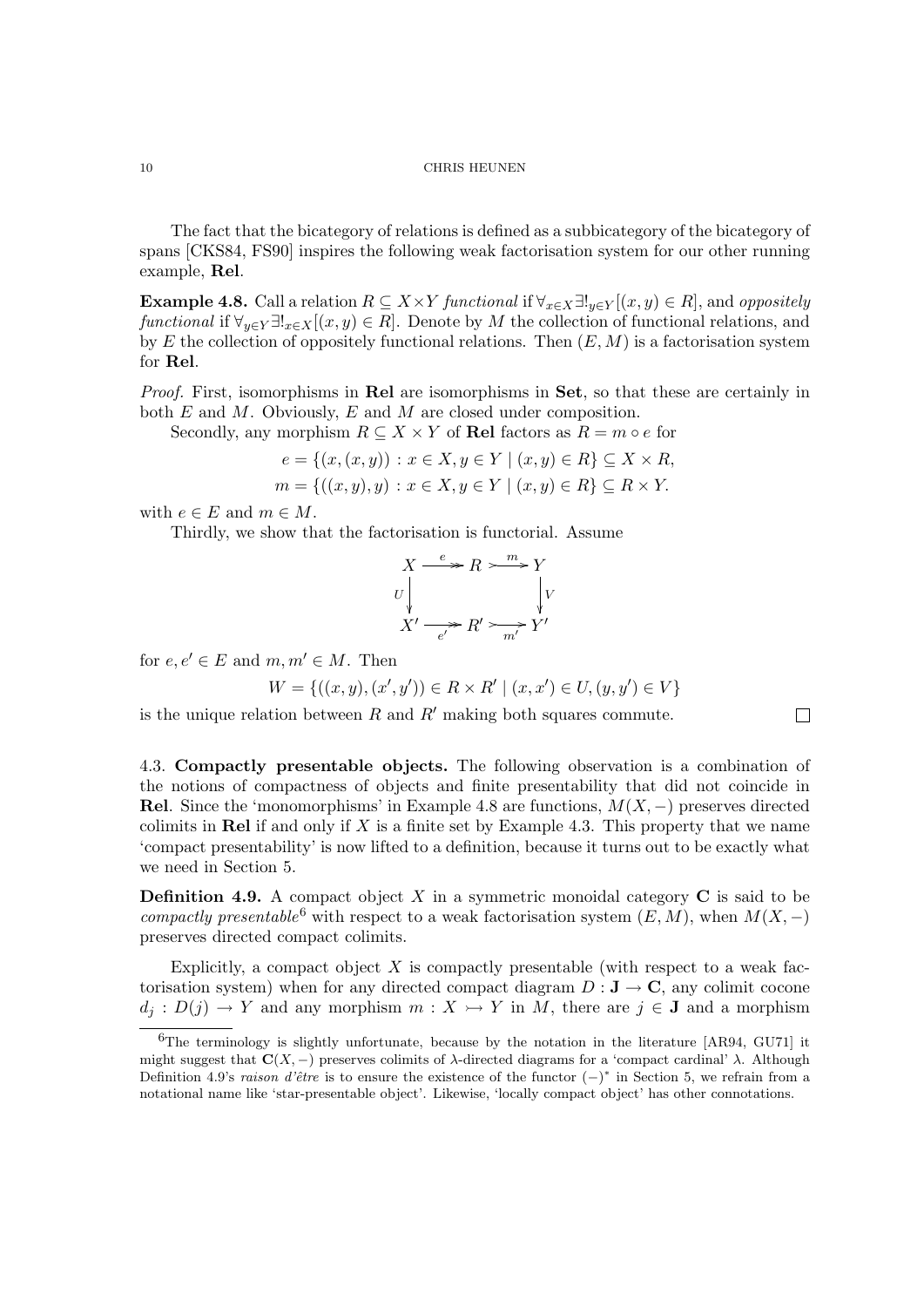$n: X \rightarrow D(j)$  in M such that  $m = d_j \circ n$ . Moreover, this morphism n is essentially unique, in the sense that if  $m = d_j \circ n'$ , then  $D(j \to j') \circ n = D(j \to j') \circ n'$  for some  $j' \in J$ .



Notice that compact presentability is a strictly stronger notion than compactness of objects. This might be surprising because the former depends on the structure of a weak factorisation system whereas the latter does not. However, this is resolved by noting that the definition of compact presentability explicitly includes the clause that the object must be compact. Also, compact presentability is strictly weaker than finitely presentable and compact, because only composition with 'monomorphisms' is required to preserve certain colimits, instead of composition with all morphisms. This is clearly exhibited when we consider which objects are compactly presentable in our example categories.

Example 4.10. In a posetal category induced by an ordered commutative monoid as in Example 3.2, with the factorisation system of Example 4.6, an object  $X$  is compactly presentable when it is invertible and in case it is smaller than a supremum of some directed set D of invertible elements, it is already smaller than some element of D.

Proof. Since the 'monomorphisms' in the factorisation system of Example 4.6 are all morphisms, compactly presentable in this case coincides with compact and finitely presentable. The result thus follows by substituting Example 4.2 into Definition 4.9.  $\Box$ 

Example 4.11. In Rel, with the factorisation system of Example 4.8, the compactly presentable objects are the finite sets.

Proof. Since the 'monomorphisms' in the factorisation system in Rel of Example 4.8 are functions, an object in Rel is compactly presentable precisely when it is finitely presentable in Set, which happens precisely when it is a finite set by Example 4.3.  $\Box$ 

Example 4.12. In Vect and Hilb, with the factorisation system of Example 4.7 the compactly presentable objects are the finite-dimensional spaces.

*Proof.* Let X be a finite-dimensional vector space,  $D : J \rightarrow$  Vect a directed compact diagram, and  $f: X \to \text{colim}(D)$  an injective linear map. Since we can choose a finite basis for X, also  $\text{Im}(f)$  is finite-dimensional. Hence, by induction,  $\text{Im}(f)$  can be written as the span of a finite number of basis vectors of  $\text{colim}(D)$ , for any basis of  $\text{colim}(D)$ . Since these basis vectors must be in some  $D(j)$ , so is their span, and thus f factors through  $D(j)$ , essentially uniquely.

Conversely, if f factors through a finite-dimensional space, X must be finite-dimensional, since rank $(f) = \dim(X)$  because f is injective. The situation in **Hilb** is analogous. П

Example 4.10 shows that the object  $I$  is not necessarily compactly presentable: a counterexample is the category induced by  $(\mathbb{Q}, +, \leq)$ , since we have  $0 \leq \sup_n(-\frac{1}{n})$  $\frac{1}{n}$ , but of course  $0 \nleq -\frac{1}{n}$  for all n. Hence the compactly presentable objects do not form a monoidal subcategory in general. However, we can ensure that the tensor product of compactly presentable objects is again compactly presentable by the following assumptions on the (weak) factorisation system:  $\eta_X \in M$  and  $\varepsilon_X \in E$  for all  $X \in \mathbf{C}_{\mathrm{cpt}}$ , and M is closed under tensor products.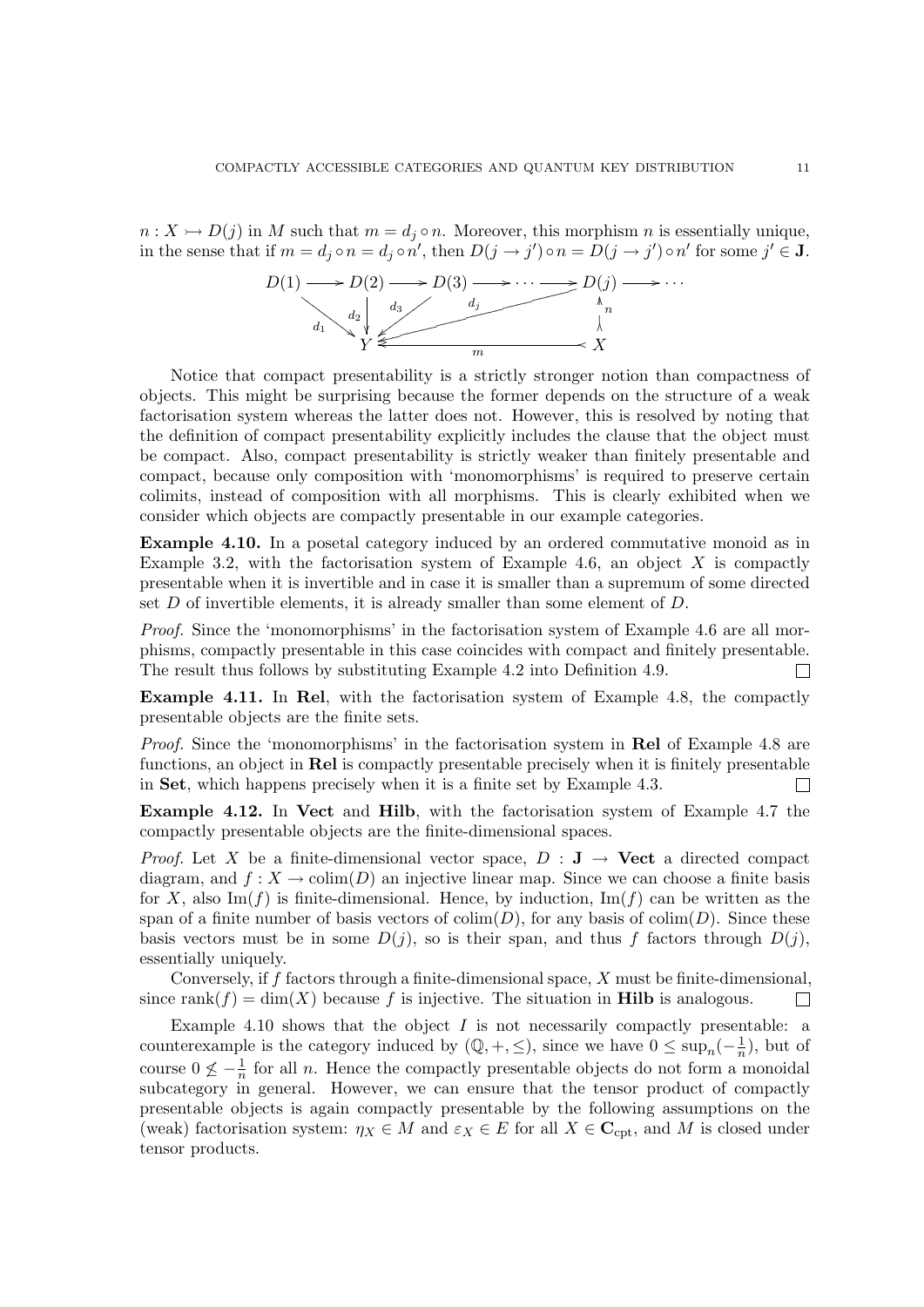# 5. Compactly presentable categories and compactly accessible categories

The main idea of this article is very simple. To overcome the limitation of finite-dimensionality inherent in compact categories, we consider categories in which every object is a directed colimit of compact objects. Although directed colimits of monomorphisms between compact objects would suffice, the definitions turn out to be more concise in the general case.

In Vect, this is an extension of choosing a basis for every vector space: if  $(e_n)$  is a (well-ordered) basis for  $X$ , then  $X$  is the colimit of the totally ordered diagram

 $\text{span}(e_1) \longrightarrow \text{span}(e_1, e_2) \longrightarrow \text{span}(e_1, e_2, e_3) \longrightarrow \cdots$ 

where the morphisms are the obvious inclusions. Conversely, not every totally ordered diagram provides a basis for its colimit vector space, even if the constituent objects' dimension increases by one. However, every vector space is the directed colimit of its finite-dimensional subspaces, even if the dimension of the vector space is uncountable. For example, consider the free complex vector space  $V = F(\mathbb{R})$  on the basis  $\mathbb{R}$ . Let  $V_B = \{\varphi : \mathbb{R} \to \mathbb{C} \mid \varphi(x) \neq 0 \Rightarrow x \in B\}$  for  $B \in \mathcal{P}_{fin}(\mathbb{R})$  be the finite-dimensional subspaces. Then  $V = F(\mathbb{R}) = F(\text{colim}_B B) = \text{colim}_B F(B) = \text{colim}_B V_B$ . Thus the slippery cardinality issue surrounding colimits of bases is defused by the information relating different subspaces encoded in the diagram of all finite-dimensional subspaces. Nevertheless, the choice of a basis is a good intuition for a directed colimit of compact objects.

Since we will ultimately consider such categories that moreover have an involution on the entire category (see Section 6), we might as well consider coherence of the choice-ofduals with colimits. For this, demanding colimits of compact objects is not enough — it turns out we need every object to be a directed colimit of compactly presentable objects to construct a choice-of-duals-functor on the entire category.

5.1. (Directed) colimits. Before we can postulate every object to be a (directed) colimit of some well-behaved kind of objects, a natural first requirement is that the category must have all (directed) colimits. Fortunately, our running example categories satisfy this.

In a posetal category, colimits correspond to suprema, and limits to infima. Hence the category of Example 3.2 has directed limits and codirected limits precisely when its partial order structure has directed infima and directed suprema. It is complete and cocomplete when it is a complete lattice ordered commutative monoid.

**Lemma 5.1. Rel** has directed colimits and codirected limits, but is neither complete nor cocomplete.

Proof. It suffices to show that Rel has colimits of totally ordered diagrams [AR94, Corollary 1.7]. Let  $R_n \subseteq X_n \times X_{n+1}$  be such a chain. Put  $X'_n = \{x \in X_n \mid \exists_{y \in X_{n+1}} (x, y) \in R_n\}$ , and  $X = \prod_n X'_n / \sim$ , where  $\sim$  is the smallest equivalence relation such that  $x \sim y$  when  $(x, y) \in R_n$ . Then  $S_n = \{(x, [x]) \in X'_n \times X \mid x \in X'_n\} \subseteq X_n \times X$  is a cocone. To show that it is universal, suppose that  $T_n \subseteq X_n \times Y$  is another cocone. Then  $T_n \subseteq X'_n \times Y$ , for if some  $(x, y) \in T_n$  with  $x \notin X'_n$ , then  $(x, y) \notin T_{n+1} \circ R_n$  contradicts the fact that  $T_n$  forms a cocone. Define  $T \subseteq X \times Y$  by  $T = \{([x], y) \in X \times Y \mid x \in X'_n \mid (x, y) \in T_n \};\$ this is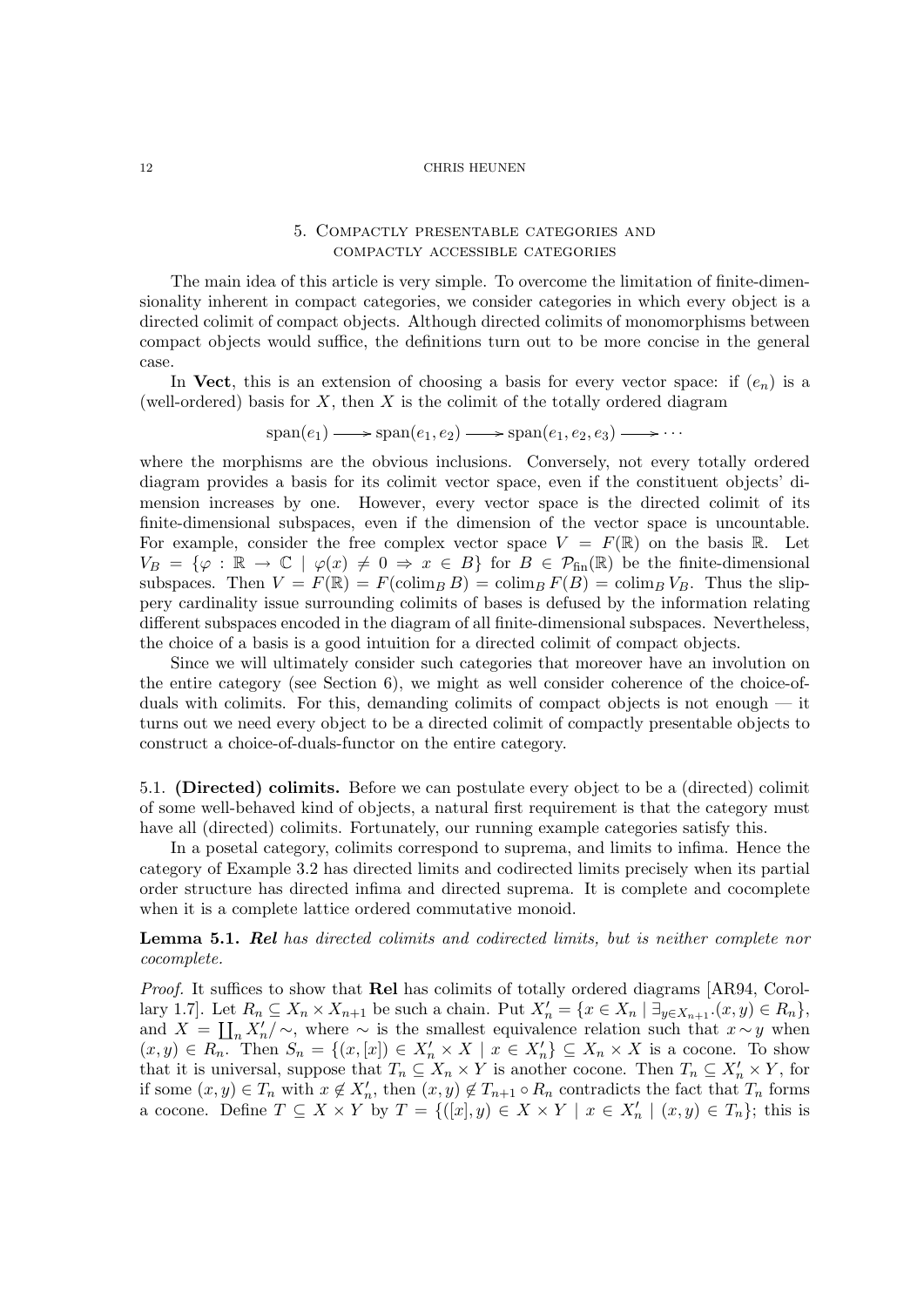well-defined since  $T_n$  is a cocone. Moreover,

$$
T \circ S_n = \{(x, y) \in X_n \times Y \mid x \in X'_n \land ([x], y) \in T\}
$$
  
= 
$$
\{(x, y) \in X_n \times Y \mid x \in X'_n \land (x, y) \in T_n\}
$$
  
= 
$$
T_n,
$$

whence  $T$  is a mediating morphism. Finally, it is the unique such relation, since if also  $T' \circ S_n = T_n$ , then  $([x], y) \in T'$  for  $(x, y) \in X'_n \times Y$  iff  $(x, y) \in T_n$ , so  $T' = T$ . Hence X is a colimit and  $S_n$  a colimiting cocone.

However, **Rel** lacks equalizers. To see this, consider the sets  $X = \{0, 1\}$  and  $Y = \{0\}$ , and the parallel relations  $R = X \times Y$  and  $S = \{(0,0)\}\subseteq X \times Y$ . Their equaliser must be contained in  $T = \{(0,0)\}\subseteq \{0\} \times X$ . Now  $T' = \{0\} \times X$  also satisfies  $R \circ T' = S \circ T'$ , but does not factor through any subrelation of T.

The fact that Rel is a self-dual category establishes the statements about codirected limits and completeness.  $\Box$ 

Lemma 5.2. Vect is complete and cocomplete.

*Proof.* The category **Vect** is algebraic, *i.e.* monadic over **Set**. Hence it is complete [BW84, Theorem 3.4.1] and cocomplete [BW84, Proposition 9.3.4]. This is also easily seen by directly constructing products, coproducts, kernels and cokernels [Mac98, Section V.2].  $\Box$ 

Lemma 5.3. Hilb has directed colimits and codirected limits, but is neither complete nor cocomplete.

Proof. It suffices to show that **Hilb** has colimits of totally ordered diagrams [AR94, Corollary 1.7]. Denote by  $\text{Hilb}_{\leq 1}$  the category of Hilbert spaces and contractions. Define a functor  $F : \textbf{Hilb} \to \textbf{Hilb}_{\leq 1}$  by  $F(H) = H$ , acting on morphisms as  $F(f) = ||f||^{-1} \cdot f$  if  $f \neq 0$  and  $F(0) = 0$ . One easily proves that F creates colimits of totally ordered diagrams. Since  $\textbf{Hilb}_{\leq 1}$  is known to have directed colimits [AR94, Example 2.3.9], so does **Hilb**.

To see that Hilb does not have all colimits, consider the following counterexample. Define an N-indexed family  $H_n = \mathbb{C}$  of objects of **Hilb**, and define  $f_n : H_n \to \mathbb{C}$  by  $f_n(z) = n \cdot z$ . These are certainly bounded maps since  $||f_n|| = n$ . Suppose the family  $(H_n)$ had a coproduct H. Then, for all  $n \in \mathbb{N}$ , the norm of the cotuple  $f : H \to \mathbb{C}$  of  $(f_n)$  must satisfy

$$
n = \|f_n\| = \|f \circ \kappa_n\| \le \|f\| \cdot \|\kappa_n\| = \|f\|,
$$

where  $\kappa_n$  denotes the coproduct injection, that may be assumed to have unit norm. This contradicts the boundedness of  $f$ , so **Hilb** is not cocomplete. Notice that diverging behaviour as in the above counterexample is excluded by directed diagrams.

The fact that Hilb is a self-dual category establishes the statements about codirected limits and completeness.  $\Box$ 

5.2. Finitely accessible categories. For reference we now recall the kind of categories in which every object is a (directed) colimit of finitely presentable objects. The next subsection will imitate this construction with compactly presentable objects instead of finitely presentable ones.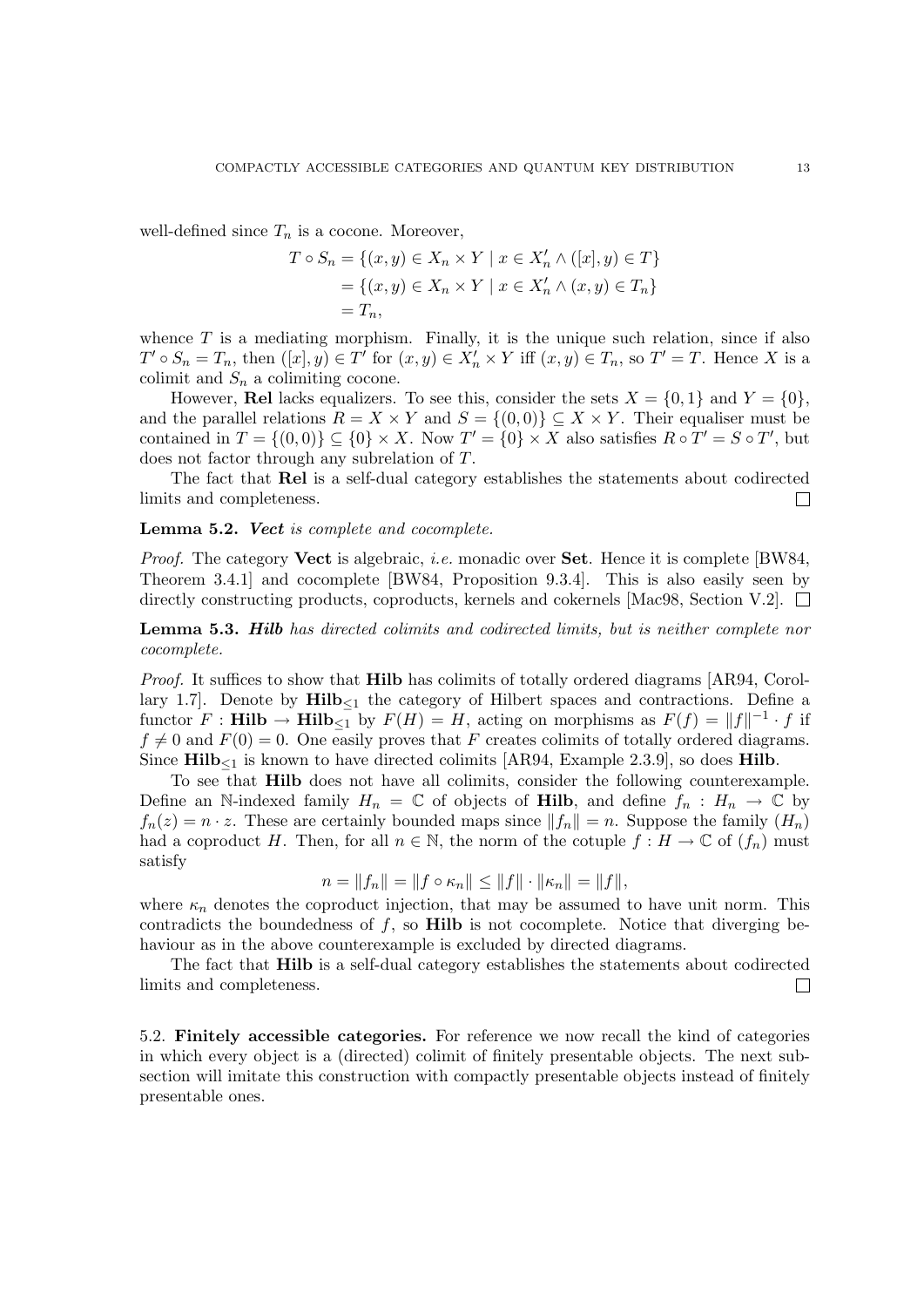Definition 5.4. A category is called *locally finitely presentable* when it is cocomplete and has a set<sup>7</sup> A of finitely presentable objects such that every object is a directed colimit of objects from A.

Definition 5.5. A category is called *finitely accessible* when it has directed colimits and there is a set  $A$  of finitely presentable objects such that every object is a directed colimit of objects from A.

Locally finitely presentable categories are precisely the free cocompletions of small categories [AR94, Theorem 1.46], and finitely accessible categories are precisely the free cocompletions of small categories with respect to directed colimits [AR94, Theorem 2.26]. This might suggest that it suffices to take the free cocompletion of a compact category with respect to directed colimits. However, then it is not clear how to extend the choice-of-dualsfunctor to the resulting accessible category (if it is possible at all).

5.3. Compactly accessible categories. As mentioned above, this subsection mimicks Definitions 5.4 and 5.5 using compactly presentable objects. The reason for this adaptation will become clear in the next subsection: it ensures that the choice-of-duals-functor extends to the entire category. Since our main example, Hilb, is not cocomplete but has directed colimits by Lemma 5.3, we are mostly interested in (compactly) accessible categories, but for completeness we also consider locally (compactly) presentable categories.

However, first we need to require the weak factorisation system to cooperate with compactness. Compact presentability of objects already takes into account the 'monomorphisms', and the next definition fixes coherence with the 'epimorphisms'.

Definition 5.6. A (weak) factorisation sytem is called *compactly presentable* if quotients preserve compact presentability, that is, if  $X \rightarrow Y$  and X is compactly presentable, then so is  $Y$ .

The (weak) factorisation systems for posetal categories, Rel, Vect and Hilb we met in Examples 4.7 and 4.8 are all easily seen to be compactly presentable. If X is a finite set and there is a surjection onto Y, then surely Y is finite. Likewise, if X is a finite-dimensional vector space and there is a surjection onto  $Y$ , then also  $Y$  must be finite-dimensional.

**Definition 5.7.** A category  $C$  is called *locally compactly presentable* if

- it is symmetric monoidal;
- it has compact limits and compact colimits;
- it is equipped with a compactly presentable weak factorisation system; and
- it has a set A of compactly presentable objects such that every object is a directed colimit of objects of A.

**Definition 5.8.** A category  $C$  is called *compactly accessible* if

- it is symmetric monoidal;
- it has directed compact colimits and codirected compact limits;
- it is equipped with a compactly presentable weak factorisation system; and
- it has a set A of compactly presentable objects such that every object is a directed colimit of objects of A.

 ${}^{7}$ In fact, we allow a set A of finitely presentable objects, such that every object is a directed colimit of objects isomorphic to an object from A. That is, we only require the full subcategory of those objects to be essentially small, i.e. its skeleton must be small.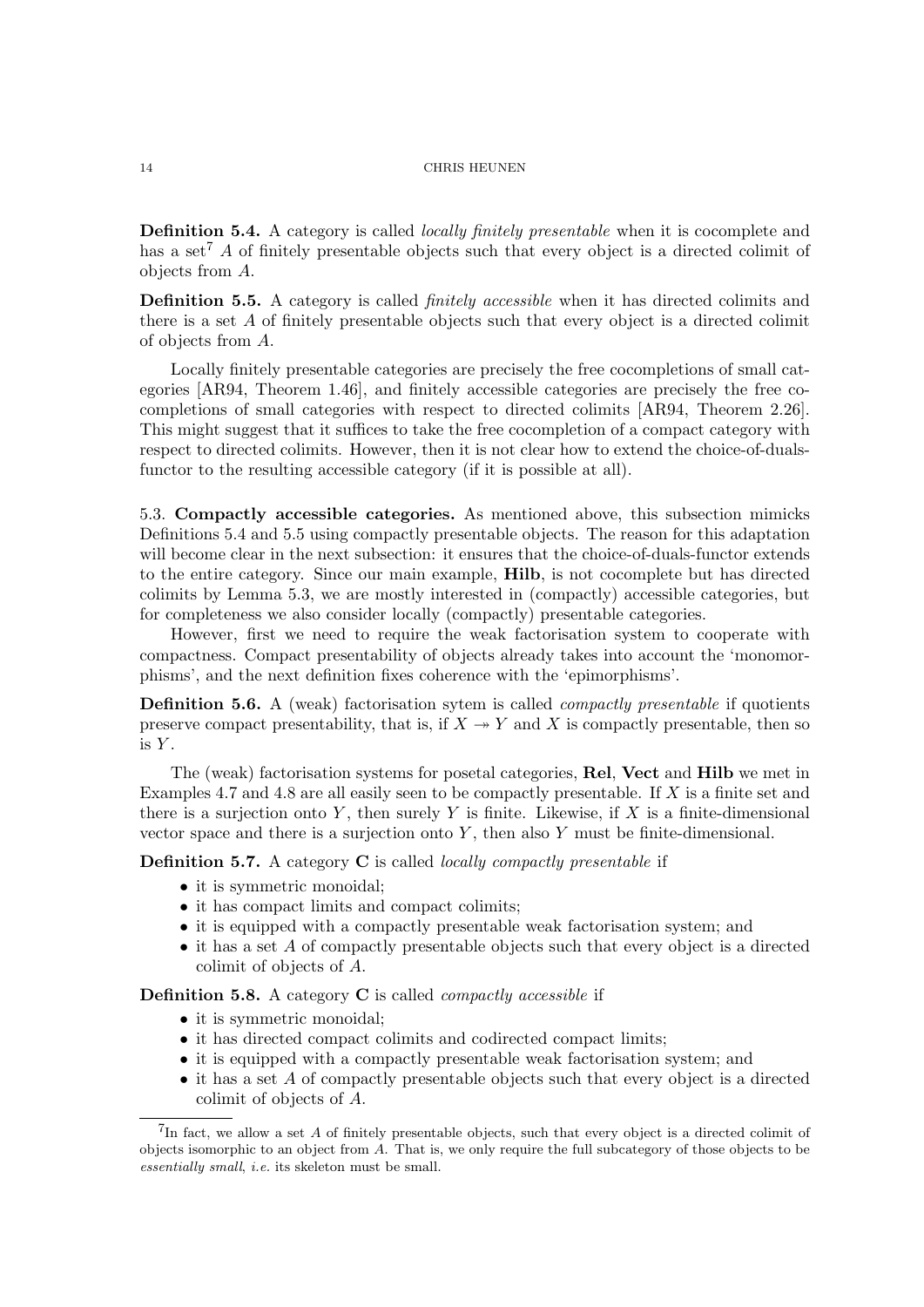Since every set is a directed colimit (in Rel) of the diagram of its finite subsets (ordered by inclusion)<sup>8</sup>, we see that **Rel**, equipped with the factorisation system of Example 4.11, is a compactly accessible category by collecting earlier results.

Of course, every compactly presentable category is a compactly accessible category. But also Vect and Hilb (and their generalisations indicated in Examples 3.4 and 3.5), equipped with their canonical factorisation systems (see Example 4.7), are examples of compactly accessible categories. Hence the previous definition at least succeeds in overcoming the limitation of finite-dimensionality.

We also see that the posetal category induced by an directed-complete ordered Abelian group of Example 3.2 is a compactly accessible category precisely if every element is a directed supremum of the compact elements below it, *i.e.* when the Abelian group is in fact ordered by an algebraic domain [AJ94].

5.4. Properties of compactly accessible categories. Compactly accessible categories inherit some of the pleasant properties from compact categories, and others only partly. The choice-of-duals-functor, that is arguably the most important feature of a compact category, extends canonically. We first define the construction on morphisms, and then prove it to be functorial.

**Definition 5.9.** Let  $f : X \to Y$  be a morphism in a compactly accessible category **C**. Pick directed compactly presentable diagrams  $C: I \to \mathbf{C}$  and  $D: J \to \mathbf{C}$  with colimit cocones  $c_i: C(i) \to X$  and  $d_j: D(j) \to Y$ . Let limit cones  $c_i^*: X^* \to C^*(i)$  and  $d_j^*: Y^* \to D^*(j)$  be given. We define a morphism  $f^*: X^* \to Y^*$  as follows.

Every  $f \circ c_i$  factors as  $C(i) \longrightarrow X_i \longrightarrow Y$ . Because  $C(i)$  is compactly presentable, so is

 $X_i$ , and hence there is a  $j_i \in \mathbf{J}$  such that  $m_i$  factors as  $X_i \xrightarrow{n_i} D(j_i) \xrightarrow{d_{j_i}} Y$ . Because of the functorial property of the weak factorisation system and directedness of  $D$ , the morphisms  $f_i^* \circ n_i^* \circ d_{j_i}^*$  form a cone from vertex  $Y^*$  to  $C^*$ . Define  $f^*$  to be the unique mediating morphism  $\tilde{Y}^* \to X^*$ .



**Lemma 5.10.** Let  $X \xrightarrow{f} Y \xrightarrow{g} Z$  be morphisms in a compactly accessible category C. Pick directed compactly presentable diagrams  $C : I \to \mathbb{C}$ ,  $D : J \to \mathbb{C}$  and  $E : K \to \mathbb{C}$ with colimit cocones  $c_i : C(i) \to X$ ,  $d_j : D(j) \to Y$ , and  $e_k : E(k) \to Z$ . Let limit cones  $c_i^*: X^* \to C^*(i)$ ,  $d_j^*: Y^* \to D^*(j)$  and  $e_k^*: Z^* \to E^*(k)$  be given. Then  $(g \circ f)^*$ , as defined above, equals  $f^* \circ g^*$ .

<sup>&</sup>lt;sup>8</sup>Notice that, up-to-isomorphism, there is only a set of finite sets (namely  $\mathbb{N}$ ).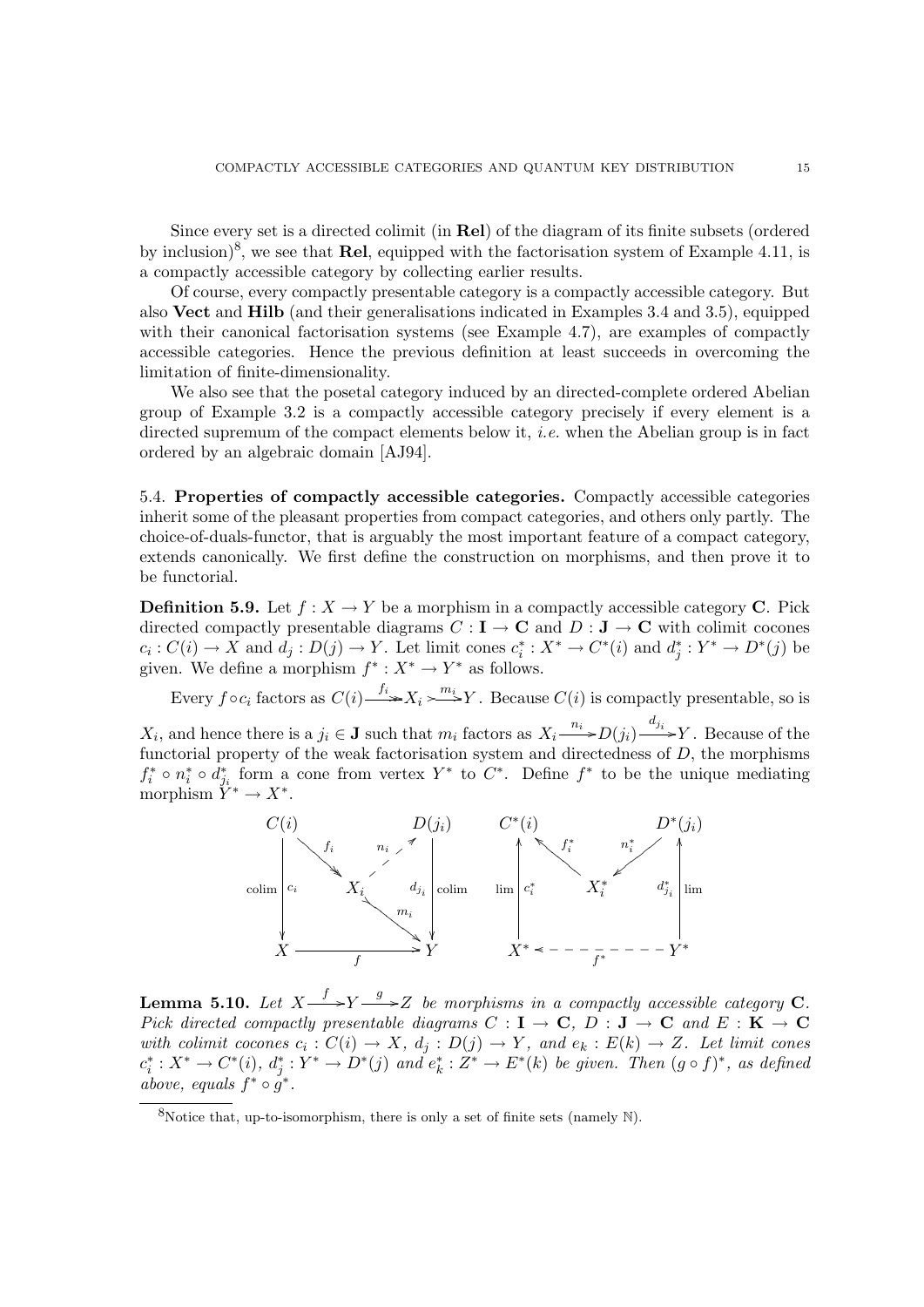Proof. According to the construction in the previous definition, we get the following commuting diagrams.



The functoriality of the weak factorisation system provides a morphism  $w_i$  making the following diagram commute.



Because E is a directed diagram, there exist  $k_i \in \mathbf{K}$  and morphisms  $a' : k'_i \to k_i$  and  $a'': k''_i \to k_i$  of **K**. So the following diagram commutes.



Hence we get compatible cones  $Z^* \to C^*$ , as in the following diagram.



Thus by uniqueness of the mediating morphism,  $(g \circ f)^* = f^* \circ g^*$ .

 $\Box$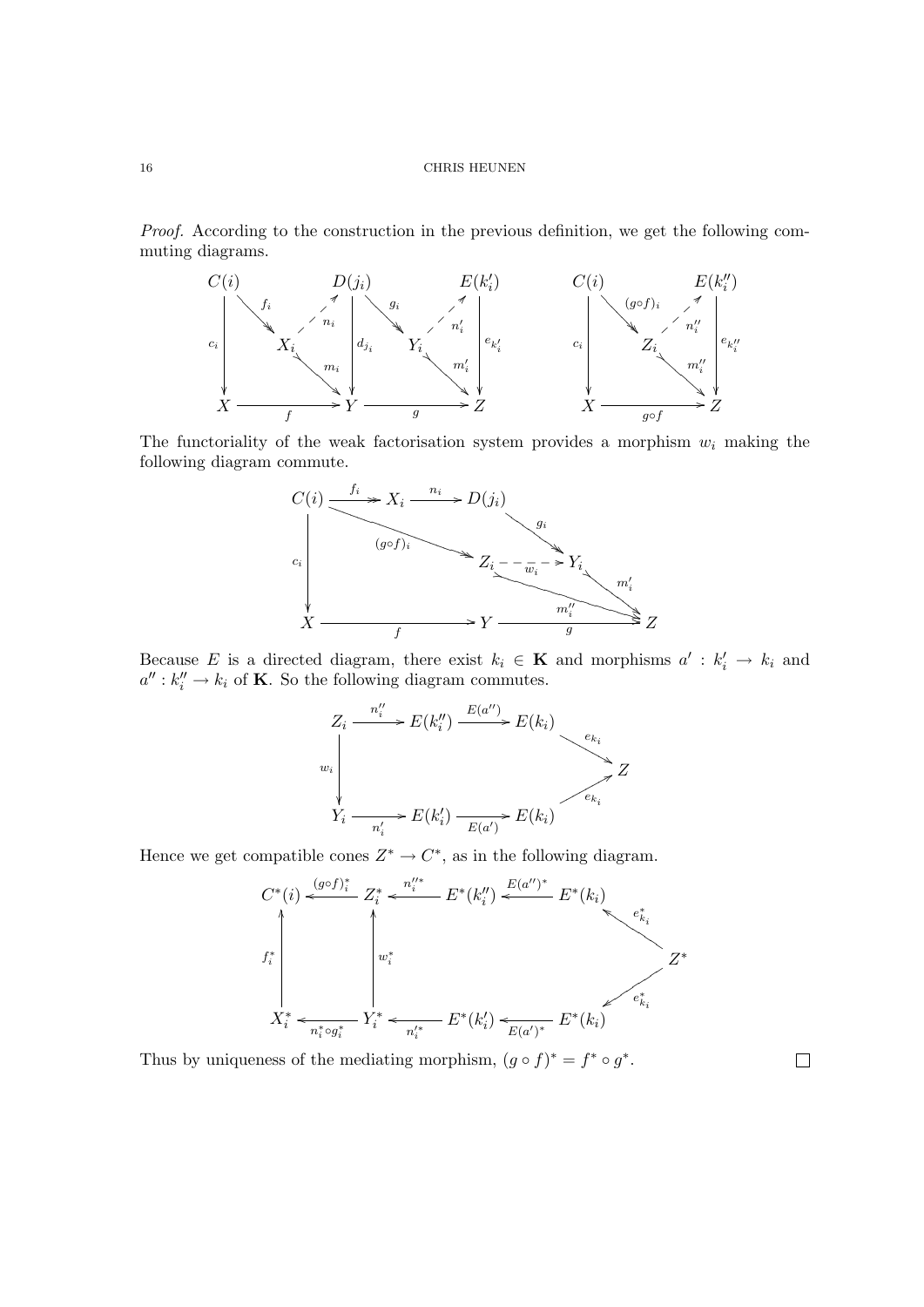**Theorem 5.11.** There is a canonical functor  $(-)^* : \mathbb{C}^{op} \to \mathbb{C}$  on any compactly accessible category  $C$ , extending that on  $C_{\text{cnt}}$ .

Proof. An easy diagram chase shows directly that the construction in Definition 5.9 satisfies id<sup>∗</sup> = id. Combining this with Lemma 5.10, we see that  $\text{colim}(C) \cong \text{colim}(D)$  for compactly presentable directed diagrams C and D implies that  $\lim_{(C^*)}$   $\cong$   $\lim_{(D^*)}$ . Hence picking one representative  $X^*$  of each isomorphism class  $\lim(D^*)$  where  $X \cong \text{colim}(D)$  provides an action  $(-)^*$ :  $\mathbb{C}^{op} \to \mathbb{C}$  on objects. Definition 5.9 subsequently gives an action on morphisms, and Lemma 5.10 shows that this is indeed functorial.

If we ensure that the choice of representatives  $X^*, Y^*$  coincides with the choice of duals for  $X, Y \in \mathbb{C}_{\text{cpt}}$ , then the situation for a morphism  $f : X \to Y$  collapses, so that the  $f^*$  of Definition 5.9 indeed coincides with the  $f^*$  of Proposition 3.7. After all,  $C, D: \mathbf{1} \to \mathbf{C}$  with  $C(*) = X$  and  $D(*) = Y$  are compact directed diagrams. П

In Vect, equipped with its usual factorisation system (of Example 4.7), the functor  $(-)^*$ of the previous theorem maps an object to its usual dual vector space (and a morphism to its usual dual). Hence, the dual-space functor of vector spaces is entirely determined when a choice of dual spaces of just the finite-dimensional vector spaces (and a factorisation system) has been fixed.

However, by allowing infinite-dimensionality in compactly accessible categories, we also partly lost some properties of compact categories. For example, the functor  $(-)^*$  is no longer an equivalence.

**Proposition 5.12.** The isomorphism  $X \cong X^{**}$  holds for compact objects X in a compactly  $accessible$  category  $C$ , but not for any object.

Proof. For compact objects we have Proposition 3.8. As a counterexample for non-compact objects, we already saw in Example 3.4 that an infinite-dimensional vector space is not isomorphic to its double dual by a cardinality argument. П

Unfortunately this entails that the choice-of-duals-functor is no longer necessarily involutive up to isomorphism outside the compact part of the category. However, for the present purpose this is not a major issue, because the 'essence' of a quantum protocol resides in the compact part; the cocompletion aspect is only used because the dimension is not a priori bounded.

However, the canonical factorisation system in **Hilb** (see Example 4.7) provides a canonical extension of the choice-of-duals functor that is an equivalence. It is remarkable that such a functor can be derived from the axiomatic structure of compactly accessible categories.

Likewise, a compactly accessible category is no longer a tensored  $*$ -category [Müg06] in the sense that the tensor does not necessarily cooperate with the choice-of-duals-functor outside the compact part of the category.

**Proposition 5.13.** If X or Y is compact, then  $(X \otimes Y)^* \cong X^* \otimes Y^*$ , but this isomorphism does not hold in general in a compactly accessible category.

*Proof.* Without loss of generality, assume  $X$  to be compact. Let a directed compactly presentable diagram  $D: J \to \mathbb{C}$  with colimit Y be given. Since  $X^*$  is also compact, we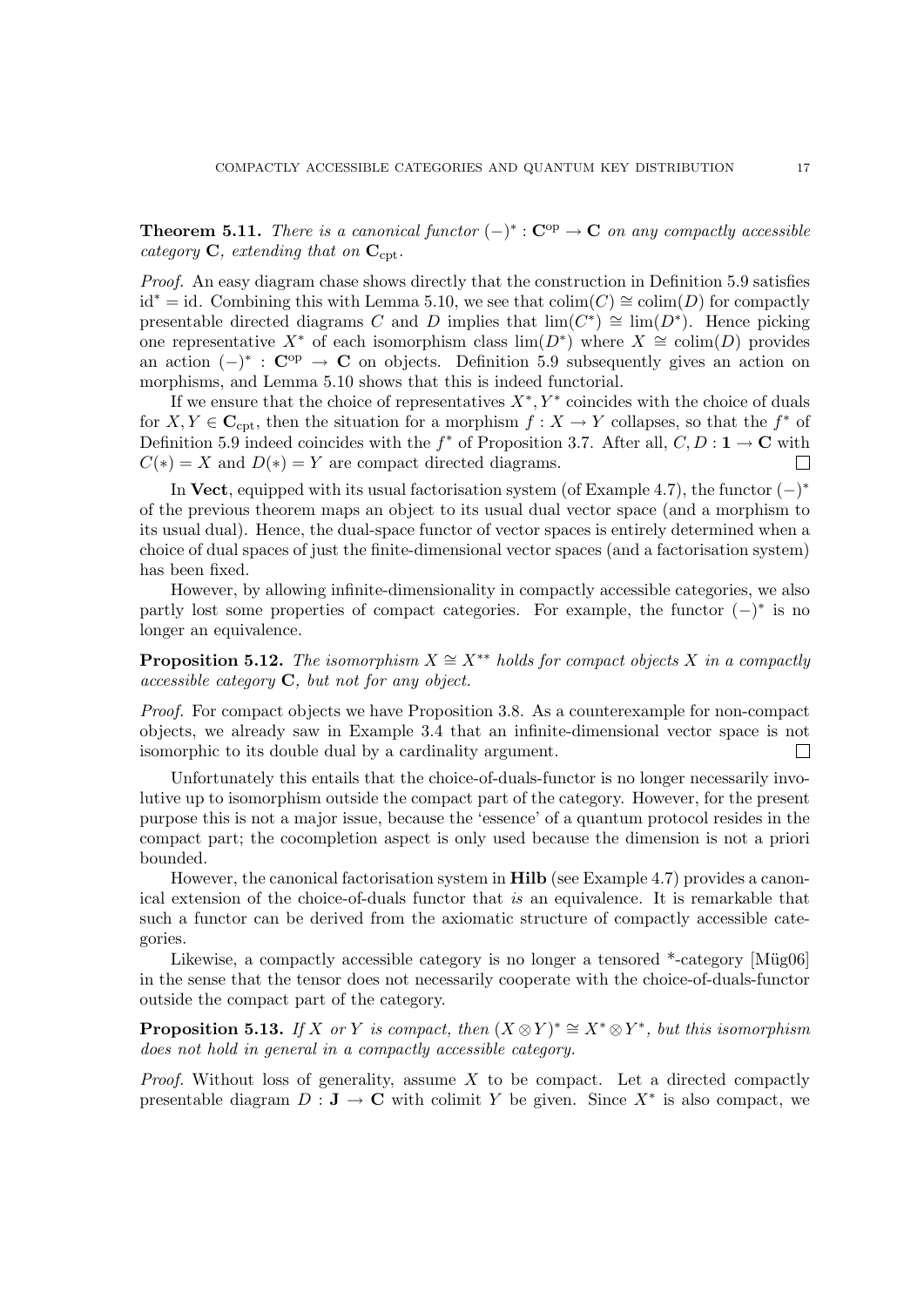have by Proposition 3.6(e) that

$$
(X \otimes Y)^* = (X \otimes \operatorname{colim}_{j}(D(j)))^*
$$
  
= 
$$
(\operatorname{colim}_{j}(X \otimes D(j)))^*
$$
  
= 
$$
\lim_{j}(X^* \otimes D^*(j))
$$
  
= 
$$
X^* \otimes (\lim_{j} (D^*(j)))
$$
  
= 
$$
X^* \otimes Y^*.
$$

However, for infinite-dimensional vector spaces  $X$  and  $Y$  it is not necessarily true that  $(X \otimes Y)^* \cong X^* \otimes Y^*$ .

Again, it is interesting to remark that the previous proposition does hold for all Hilbert spaces  $X$  and  $Y$ , since every Hilbert space is naturally isomorphic to its dual (by the Riesz representation theorem).

# 6. Dagger compactly accessible categories

Although the choice-of-duals is arguably the most important feature, to model quantum protocols one needs a compact category to have a second involutive structure coherent with choice-of-duals [AC04, Sel07]. In the prime example category of finite-dimensional Hilbert spaces, this second structure provides complex conjugation, whereas the choice-of-duals accounts for transposition of matrices.

**Definition 6.1.** A *dagger category* is a category **C** equipped with an involutive, identityon-objects functor  $(-)^{\dagger} : \mathbf{C}^{\mathrm{op}} \to \mathbf{C}$ .

All kinds of terminology transfers from Hilb to any dagger category. For example, a morphism f in a dagger category is called an *isometry* when  $f^{\dagger} \circ f = id$ , and *unitary* when furthermore  $f \circ f^{\dagger} = id$ .

Definition 6.2. A dagger symmetric monoidal category is a symmetric monoidal category C that is simultaneously a dagger category, such that

$$
(f \otimes g)^{\dagger} = f^{\dagger} \otimes g^{\dagger},
$$

and the associativity, left-unit, right-unit and symmetry monoidal structure isomorphisms are unitary.

Examples of dagger symmetric monoidal categories are Rel and Hilb. In Rel, the dagger structure is given on morphisms by  $R^{\dagger} = \{(y, x) : (x, y) \in R\}$ . The dagger structure in **Hilb** is provided by the Riesz representation theorem: for a morphism  $f : X \to Y$  of **Hilb**, there is a unique morphism  $f^{\dagger}: Y \to X$  satisfying  $\langle f(x) | y \rangle = \langle x | f^{\dagger}(y) \rangle$  for all  $x \in X$ and  $y \in Y$  [KR83, Theorem 2.4.2].

We now adapt the definition of 'dagger compact category' slightly to encompass compactly accessible categories. First, the dagger structure should cooperate with the weak factorisation system.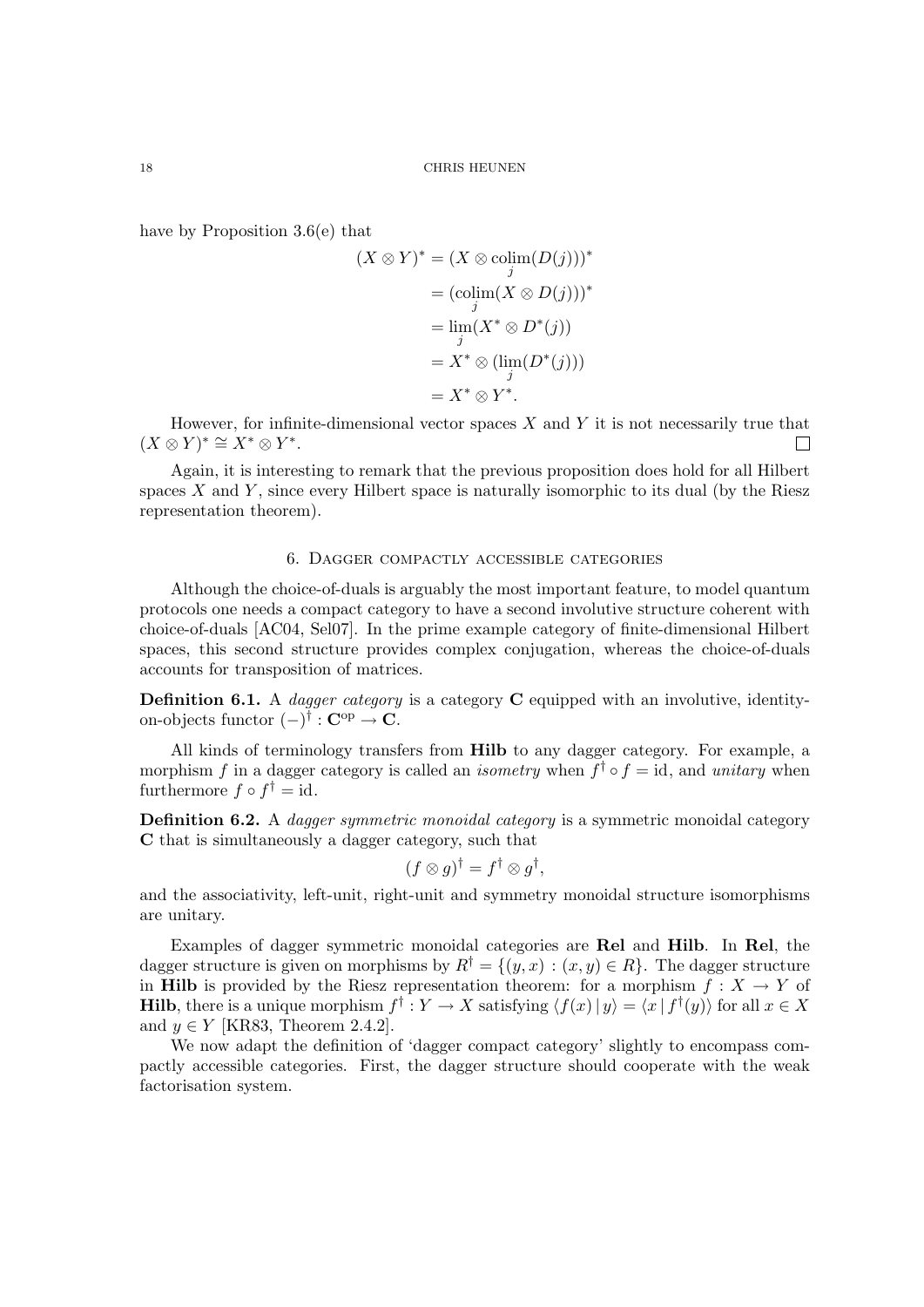**Definition 6.3.** A (weak) factorisation system  $(E, M)$  in a dagger category is called a dagger (weak) factorisation system when  $e^{\dagger}$  is in M for each e in E, and  $m^{\dagger}$  is in E for each  $m$  in  $M$ .<sup>9</sup>

The (weak) factorisation systems of Rel and Hilb of Examples 4.7 and 4.8 are obviously dagger (weak) factorisation systems with respect to the above dagger structure.

The next definition essentially states that a category  $C$  is dagger compactly accessible when it is a dagger category that is also compactly accessible, and  $C_{\rm cpt}$  is dagger compact [Sel07].

Definition 6.4. A *dagger compactly accessible category* is a compactly accessible category C that is also a dagger category, such that the weak factorisation system is a dagger weak factorisation system, and  $\sigma \circ \varepsilon_X^{\dagger} = \eta_X : I \to X^* \otimes X$  for all  $X \in \mathbb{C}_{\text{cpt}}$ , where  $\sigma: X \otimes X^* \to X^* \otimes X$  denotes the symmetry isomorphism.

Of course, our running example categories Rel and Hilb are both dagger compactly accessible categories, since  $\text{Rel}_{\text{cpt}}$  and  $\text{Hilb}_{\text{cpt}}$  are dagger compact categories.

The most important property of a dagger structure in relation to a compact category is that the dagger functor commutes with the choice-of-duals-functor. This provides 'complex conjugation'. This pleasant property is retained in full in dagger compactly accessible categories.

**Theorem 6.5.** For every morphism  $f: X \to Y$  in a dagger compactly accessible category  $f^{\dagger *} = f^{*\dagger} : X^* \to Y^*$  holds.

*Proof.* Since  $(-)^{\dagger}$  is a strict involution, if  $c_i : X \to C(i)$  is a limit cone, then  $c_i^{\dagger}$  $c_i^{\dagger}: C^{\dagger}(I) \to X$ is a colimit cocone, and vice versa. Moreover, since the weak factorisation system respects the dagger, if  $f: X \to Z$  factors as  $X \xrightarrow{e} Y \longrightarrow Z$ , then  $f^{\dagger}: Z \to X$  factors as  $Z \longrightarrow^{m^{\dagger}} Y \longrightarrow^{e^{\dagger}} X$ . Hence in the defining diagrams of  $f^{*^{\dagger}}$  and  $f^{*^*}$  below,



one has that  $d_{i}^{* \dagger}$  $_{j_i}^{* \dagger} \circ n_{j_i}^{* \dagger}$  $j_i^{\ast \dagger} \circ f_i^{\ast \dagger}$  $i^*$  and  $d_j^*$ <sup>∗†</sup> ∘ ( $f^{\dagger})_j^*$  ∘ ( $n'_i$ )<sup>∗</sup> form the same cocone. Since also  $c_i^{* \dagger}$  $i^*$  and  $c_i^{*\dagger}$ <sup>\*†</sup> form the same cocone, the mediating morphisms  $f^{* \dagger}$  and  $f^{\dagger*}$  coincide.

By the previous theorem, there is a covariant functor  $(-)_* : \mathbf{C} \to \mathbf{C}$  determined by  $X_* = X^*$  on objects and acting as  $f_* = f^{*\dagger} = f^{\dagger*}$  on morphisms [Sel07, Definition 2.9]. In Hilb with its usual factorisation system (of Example 4.7), it maps a morphism to its complex conjugate.

<sup>&</sup>lt;sup>9.</sup> Factorisation' can be taken more literally by viewing M and E as subcategories of C and saying  $\mathbf{C} = M \circ E$ . A dagger factorisation system then resembles a square root, as  $\mathbf{C} = E^{\dagger} \circ E$ , or " $E = \sqrt{\mathbf{C}}$ ".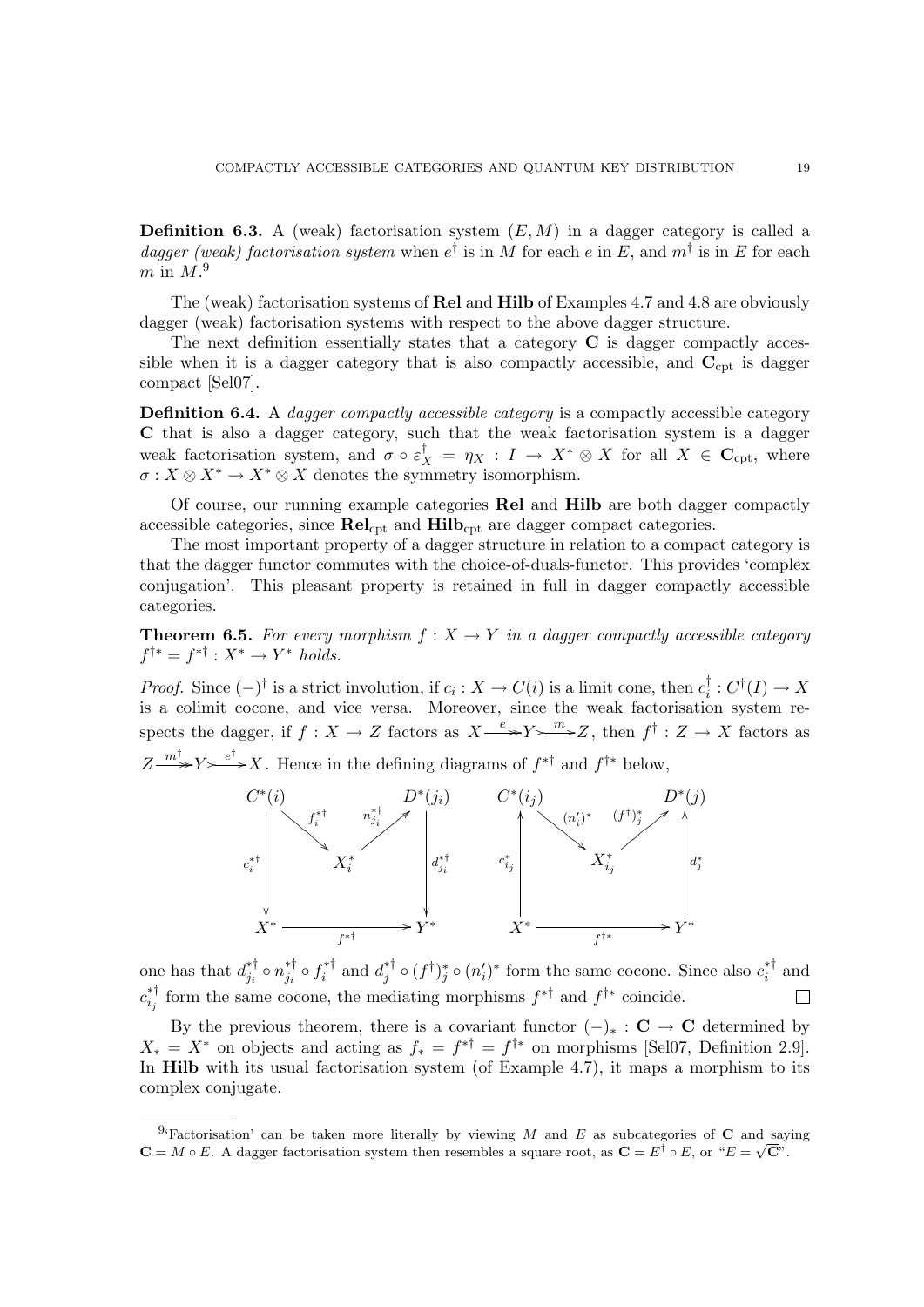6.1. Structure or property? As a technical intermezzo, let us consider the status of compact accessibility: is it a structure or a property? A compactly accessible category requires a compactly presentable weak factorisation system. Initially it is not clear that this will uniquely exist. This makes compact accessibility into a structure, whereas compactness is a property.

First, notice that a compactly presentable factorisation system always exists. Any symmetric monoidal category has a compactly presentable factorisation system in which E is comprised of all isomorphisms and M consists of all morphisms.

This immediately shows that a compactly presentable factorisation system is not unique. A forteriori, this shows that the notion of compact presentability of objects is not independent of the chosen factorisation system: in Rel with the above factorisation system, every object is compactly presentable, whereas in Rel with the factorisation system of Example 4.8, only the finite sets are.

However, although these intermediate considerations might not be independent of the factorisation system used, the canonical extension of the choice-of-duals functor is, as soon as it is on objects. The following proposition states this rigorously.

**Proposition 6.6.** Let  $(E, M)$  and  $(E', M')$  both be compactly presentable weak factorisation systems for a symmetric monoidal category  $C$ . If objects  $X, Y$  are compactly presentable with respect to both factorisation systems, then  $X^*, Y^*$  are independent of the factorisation system used. Moreover, in that case  $f^*$  is independent of the factorisation system used for any morphism  $f: X \to Y$ .

Proof. The claim on objects is just a reformulation of the hypothesis. Let us consider the claim on morphisms in the notation of Definition 5.9: suppose  $c_i : C(i) \to X$  and  $d_j : D(j) \to Y$  are colimit cones, and that  $f \circ c_i$  factors as  $m_i \circ e_i$  and  $m'_i \circ e'_i$  in both factorisation systems, respectively. Then there are  $n_i$  and  $n'_i$  such that  $m_i = d_{j_i} \circ n_i$  and  $m'_i = d_{j'_i} \circ n'_i$ . Since D is directed, there is a  $d_i$  with  $d_i \circ n'_i = m_i$  and  $d_i \circ n'_i = m'_i$ . So  $d_i \circ n_i \circ e_i = f \circ c_i = d_i \circ n'_i \circ e'_i$ , whence  $e_i^* \circ n_i^* \circ d_i^*$  and  $e_i'^* \circ n_i'^* \circ d_i^*$  form compatible cones, and both mediating morphisms  $f^*$  coincide.  $\Box$ 

With the intuition of footnote 9, one might suspect that a factorisation system is unique in the presence of a dagger functor. In any factorisation system, each of the classes  $E$  and  $M$ is determined by the other via so-called orthogonality  $E = M^{\perp}$  [Bor94, Proposition 5.5.3]. Thus, the larger  $E$  is, the smaller  $M$  can be. But compatibility with the dagger functor moreover requires  $E = M^{\dagger}$ , guaranteeing that E and M balance each other in size. However, here is an example of a dagger category with two different dagger compactly presentable factorisation systems. For any category C, the cofree dagger category  $C_{\pm}$  has the same objects; a morphism  $X \to Y$  in  $\mathbb{C}_{\rightrightarrows}$  consists of a pair of morphisms  $f_{\leftarrow} : Y \to X$  and  $f_{\rightarrow}: X \rightarrow Y$  of C, with  $(f_{\leftarrow}, f_{\rightarrow})^{\dagger} = (f_{\rightarrow}, f_{\leftarrow})$ . All kinds of structures lift through this construction. If C is symmetric monoidal, so is  $C_{\pm}$ . An object in C is compact iff it is in  $C_{\leftrightarrows}$ . An object in C is compactly presentable iff it is in  $C_{\leftrightarrows}$ . A factorisation system for C lifts to a dagger factorisation system for  $C_{\leq}$ . Thus, a compactly presentable factorisation system for C lifts to a dagger compactly presentable factorisation system for  $C_{\leq}$ . Hence the above example in Rel provides an example of a dagger category  $\text{Rel}_{\leftrightarrows}$  with two different dagger compactly presentable factorisation systems.

Still, in all our example categories the dagger compactly presentable factorisation systems had a very canonical feel to them. All in all, dagger factorisation systems suggest themselves as a worthy subject of further study in their own right.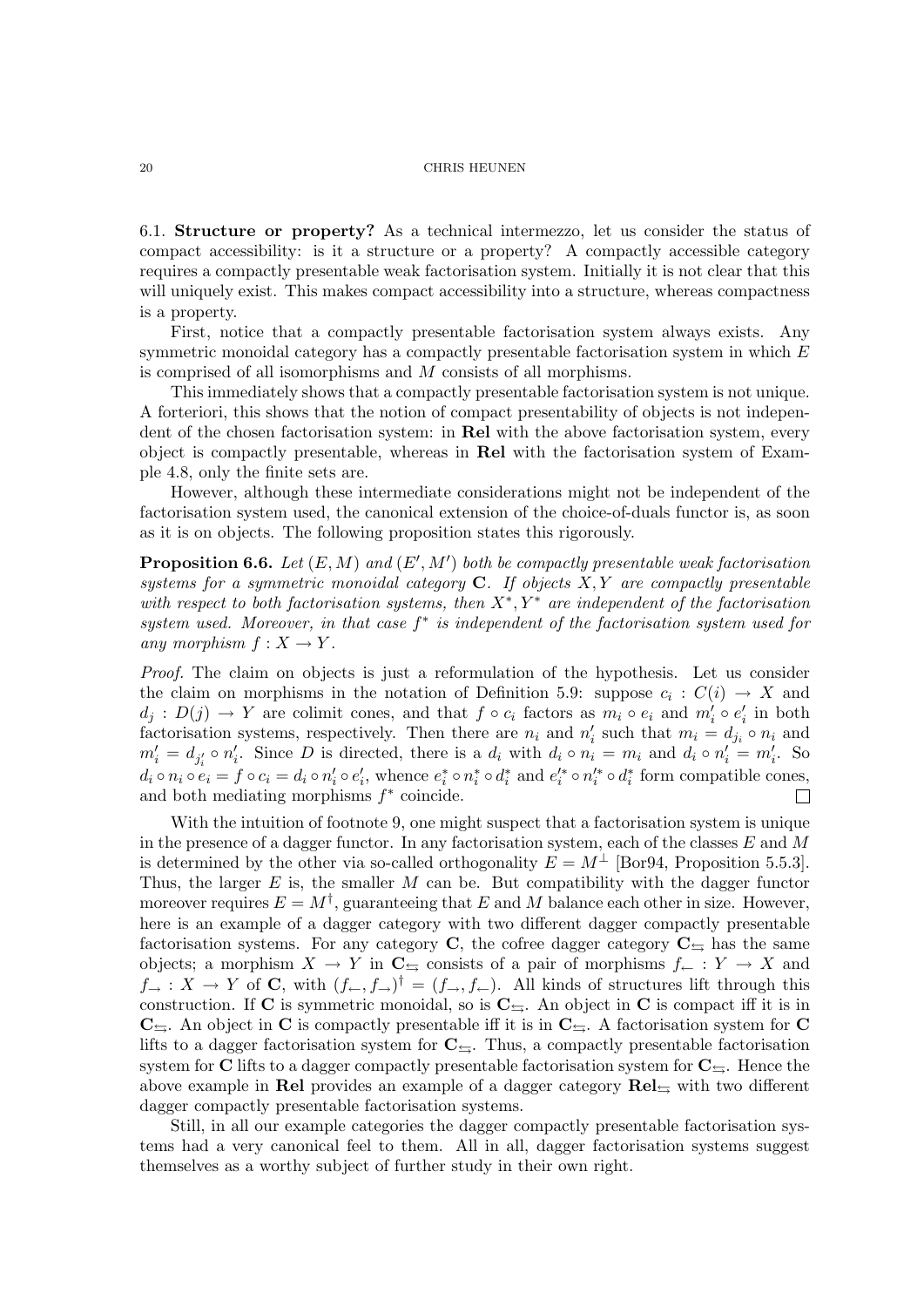6.2. Classical structures and measurements. Finally, we need to model measurements in our semantics. These can be dealt with categorically [CP06] — the following definitions recall the necessary notions, adapted to the compactly accessible setting.

**Definition 6.7.** An object C in a dagger compactly accessible category  $C$  is said to be a classical structure when it is equipped with a commutative comonoid structure

$$
C \otimes C \xleftarrow{\delta} C \xrightarrow{\epsilon} I
$$

in which  $\delta$  is an isometry, that moreover satisfies  $\delta \circ \delta^{\dagger} = (\delta^{\dagger} \otimes id) \circ (id \otimes \delta)$ .

The precise meaning of the technical condition is not important here. The idea is that  $\delta$  provides a 'copying' operation, and  $\epsilon$  a 'deleting' operation. The definition thus counterfactually exploits the fact that quantum data cannot be cloned or forgotten. We remark that a classical structure  $(C, \delta, \epsilon)$  automatically satisfies Diagrams (3.1) with  $C^*$  $C, \eta = \delta \circ \epsilon^{\dagger}$  and  $\varepsilon = \epsilon \circ \delta^{\dagger}$ . For more information we refer to [CP06].

We tentatively call an object in a dagger compactly accessible category that is not equipped with a fixed classical structure a quantum object. Any infinite-dimensional Hilbert space is a quantum object in **Hilb**, since it cannot carry any classical structure as that would entail finite-dimensionality [Koc03]. We refer to [CD08] for a way to select quantum objects representing qubits.

The type of a (demolition) measurement now is  $X \to C$ , for a classical structure C. As in the traditional Hilbert space formalism, we first define a basis, or projector-valued spectrum, in which to measure.

**Definition 6.8.** A *demolition projector-valued spectrum* on an object  $X$  in a dagger compactly accessible category **C** is a morphism  $p : X \to C$ , whose codomain C is a classical structure, that satisfies  $p \circ p^{\dagger} = id_C$ .

In other words, a demolition projector-valued spectrum is the adjoint of an isometry, and hence the splitting of an idempotent [Sel06].

Now, a demolition measurement is nothing but a shell around a projector-valued spectrum that 'eliminates global phases' [CP06]. We ignore this and use measurement and projector-valued spectrum as synonyms.

## 7. Quantum key distribution, categorically

With dagger compactly accessible categories in place as a semantics, the stage is now set to model the quantum key distribution protocol in Figure 1. As mentioned before, as of yet we can only model the qualitative steps  $\mathbb{O}, \mathbb{Q}, \mathbb{Q}, \mathbb{Q}$  and  $\mathbb{O}$  categorically. In fact, the entire purpose of a categorical semantics is to abstract away from the quantative details in steps ➄ and ➅. Though a categorical version of inequalities like Bell's would not be superfluous, it is outside of the scope of this article.

7.1. The quantum channel. The feature of the protocol in Figure 1 that cannot be accomodated in a dagger compact category is the possibly unbounded need for fresh qubitpairs. Hence, as a preparation we set up an object from which to draw an a priori unknown number of qubit-pairs. Let **C** be a dagger compactly accessible category. Select a quantum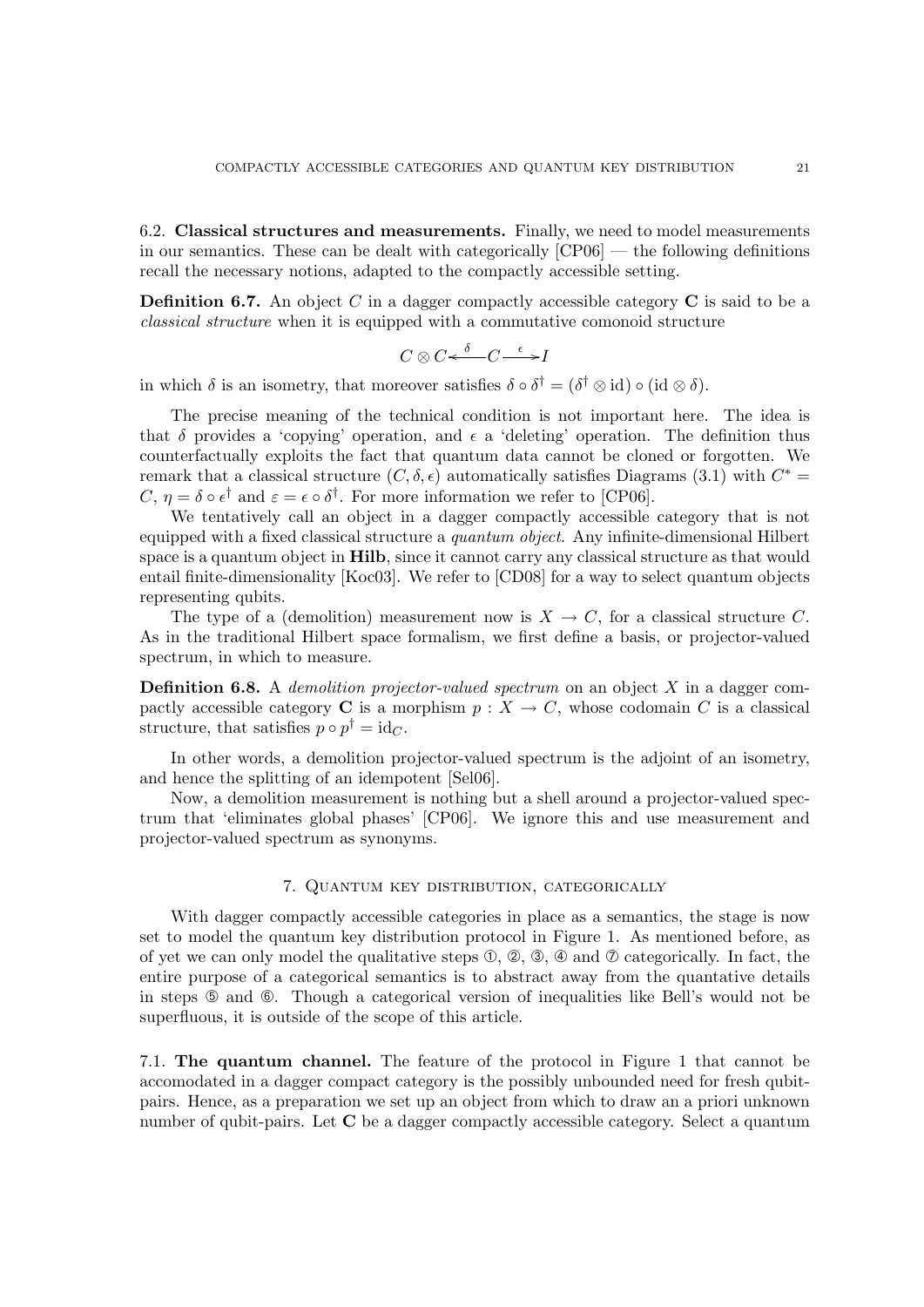object X in C, such that  $X^* \otimes X$  is compactly presentable, to represent the qubit. Define a diagram  $D : \mathbb{N} \to \mathbb{C}$  by

$$
D(n) = (X^* \otimes X)^{\otimes n} = \underbrace{(X^* \otimes X) \otimes \cdots \otimes (X^* \otimes X)}_{n \text{ times}},
$$

$$
D(n \to n+1): D(n) \xrightarrow{\simeq} D(n) \otimes I \xrightarrow{\simeq} D(n+1)
$$

This is a directed compactly presentable diagram, and hence it has a colimit  $Z = \text{colim}(D)$ . This object Z will function as a store of qubit-pairs that are guaranteed to be fresh; it models the quantum channel (and the index N of the colimit represents 'time'). Notice that this is not possible with  $X$  alone since that object is compact.<sup>10</sup>

One can now draw a fresh qubit-pair from the quantum channel Z as follows. Let  $d_n: D(n) \to Z$  be a colimit cone. Then id  $\otimes d_{n-1}: D(n) \to (X^* \otimes X) \otimes Z$  forms another cone to Z, and hence there is a unique mediating morphism  $d: Z \to (X^* \otimes X) \otimes Z$ .

The following reasoning shows that  $d: Z \to (X^* \otimes X) \otimes Z$  is in fact an isomorphism. Since  $X^* \otimes X$  is a compact object,  $(X^* \otimes X) \otimes (-)$  is cocontinuous by Proposition 3.6(e). Hence we have:

$$
(X^* \otimes X) \otimes Z = (X^* \otimes X) \otimes \underset{n}{\text{colim}}((X^* \otimes X)^{\otimes n})
$$

$$
\cong \underset{n}{\text{colim}}((X^* \otimes X)^{\otimes (n+1)})
$$

$$
\cong \underset{n}{\text{colim}}((X^* \otimes X)^{\otimes n}) = Z.
$$

Moreover, the diagram  $I \stackrel{d_0}{\longrightarrow} Z \stackrel{d^{-1}}{\longleftarrow} (X^* \otimes X) \otimes Z$  is initial in the sense that for any given diagram  $I \longrightarrow A \leftarrow g$   $(X^* \otimes X) \otimes A$  there is a unique mediating morphism  $Z \rightarrow A$ . It is constructed via the colimit. We can understand Z as a list object with elements from  $X^* \otimes X$ : these objects are usually defined as initial algebras of the functor  $1 + (X^* \otimes X) \otimes (-)$ , but since our situation does not necessarily provide a coproduct we used cospans instead.<sup>11</sup>

Thus Z models the quantum channel, and  $d: Z \to (X^* \otimes X) \otimes Z$  represents drawing one fresh qubit-pair prepared in Bell state.

7.2. The categorical model of the protocol. Having dealt with the qubit and the quantum channel, step ① now provides us with demolition measurements  $m_i: X \to C$ , where the classical structure  $C$  represents the bit. The protocol in Figure 1 can now be modelled as follows.

$$
I \xrightarrow{\begin{subarray}{c}\text{d} \otimes 3n \\ \text{d} \otimes 3n\end{subarray}} Z \xrightarrow{\begin{subarray}{c}\text{d} \otimes 3n \\ \text{d} \otimes 3n\end{subarray}} (X^* \otimes X)^{\otimes 3n} \otimes Z
$$
  

$$
\begin{subarray}{c}\text{d} \otimes 3n \\ \text{d} \otimes 3n\end{subarray}} (X^* \otimes X)^{\otimes 3n} \otimes Z
$$
  

$$
C^{\otimes 3n} \otimes C^{\otimes 3n} \otimes Z \xrightarrow{\begin{subarray}{c}\text{d} \otimes 3n \\ \text{d} \otimes 2n\end{subarray}} C^{\otimes 2n} \otimes C^{\otimes 2n} \otimes Z
$$

Since we chose to keep classical communication external, steps  $\mathcal{Q}, \mathcal{Q}, \mathcal{Q}$  and  $\mathcal{Q}$  depend on external events. Steps  $\circledS$ ,  $\circledS$  and  $\circledD$  are modeled by forgetting the relevant information using  $\epsilon$ , and step © is fully external. Thus, the protocol is represented by a morphism  $I \to C^{\otimes 2n} \otimes$ 

<sup>&</sup>lt;sup>10</sup>There is a resemblance to type theory here: as X is a 'finite type', we need to have countably many copies of it to be able to draw countably many distinct variable letters.

<sup>&</sup>lt;sup>11</sup>Naming the carrier of the initial diagram  $(X^* \otimes X)^*$  instead of Z would be apt but confusing.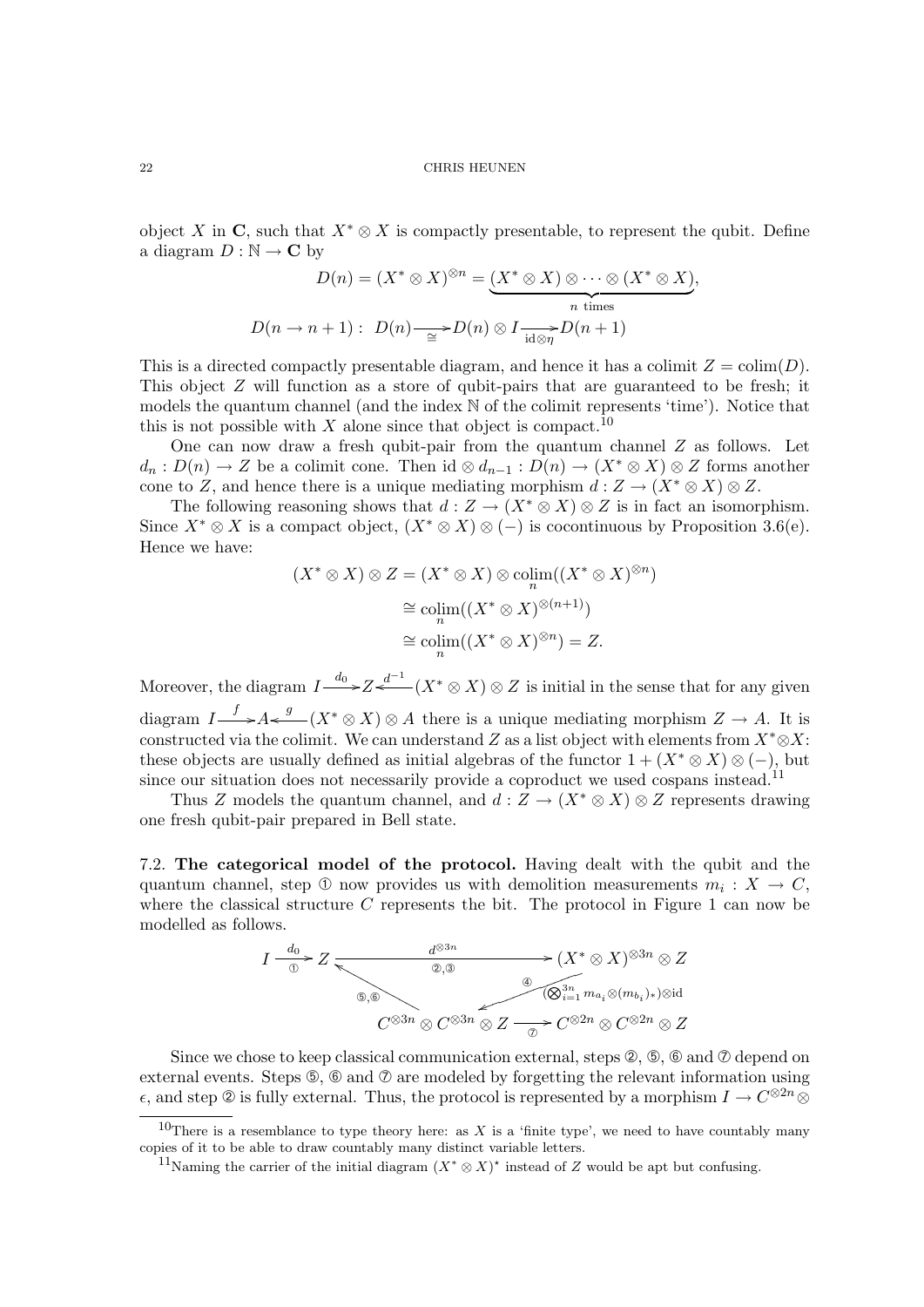$C^{\otimes 2n} \otimes Z$  with probability one: starting from nothing, Alice and Bob each end up having  $2n$ bits, and there is still the possibility of obtaining fresh qubit-pairs on their shared quantum channel. The probabilistic branching, and in particular the (improbable) possibility of nontermination, could be dealt with more precisely using coalgebraic techniques [HJS06, BR97]. However, the above suffices as an illustration of the need for dagger compactly accessible categories.

We are now in a position to prove the correctness of the protocol categorically, *i.e.* to prove that Alice and Bob in fact end up with equal key bits, without assuming anything about the demolition measurements  $m_i$  or the external choices of  $a_i$  and  $b_i$ . It suffices to prove this for each individual key bit that arises from Alice and Bob using the same measurement, because step  $\oslash$  discards the other bits. Hence the correctness of the protocol comes down to the following theorem.

Theorem 7.1. The following diagram commutes for any demolition projector-valued spectrum  $m: X \to C$ .

$$
Z \xrightarrow{d} X^* \otimes X \otimes Z \xrightarrow{m_* \otimes m \otimes id} C^* \otimes C \otimes Z \xrightarrow{\epsilon \otimes id \otimes id} I \otimes C \otimes Z \xrightarrow{\cong} C \otimes Z
$$
  

$$
\parallel
$$
  

$$
Z \xrightarrow{d} X^* \otimes X \otimes Z \xrightarrow{m_* \otimes m \otimes id} C^* \otimes C \otimes Z \xrightarrow{id \otimes \epsilon \otimes id} C \otimes I \otimes Z \xrightarrow{\cong} C \otimes Z
$$

Proof. Because Z is only acted upon by the identity morphism, it suffices to prove commutativity of the following diagram.

$$
I \xrightarrow{\eta_X} X^* \otimes X \xrightarrow{m_* \otimes m} C^* \otimes C \xrightarrow{\epsilon \otimes id} I \otimes C \xrightarrow{\cong} C
$$
  

$$
\parallel
$$
  

$$
I \xrightarrow{\eta_X} X^* \otimes X \xrightarrow{m_* \otimes m} C^* \otimes C \xrightarrow{id \otimes \epsilon} C^* \otimes I \xrightarrow{\cong} C
$$

First, notice that

$$
(m_* \otimes m) \circ \eta_X = (m_* \otimes m) \circ \ulcorner \mathrm{id}_X \urcorner \stackrel{(3.2)}{=} (m_* \otimes \mathrm{id}) \circ \ulcorner m \urcorner \stackrel{(3.2)}{=} \ulcorner m \circ m^{\dagger} \urcorner = \ulcorner \mathrm{id}_C \urcorner.
$$

since  $m \circ m^{\dagger} = id$  by Definition 6.8. The commutativity of the above diagram is then established by the following calculation based on the properties of classical structures discussed after Definition 6.7.

$$
(\epsilon \otimes id) \circ (m_* \otimes m) \circ \eta_X = (\epsilon \otimes id) \circ \ulcorner id_{C} \urcorner
$$
  
\n
$$
= (\epsilon \otimes id) \circ \delta \circ \epsilon^{\dagger}
$$
  
\n
$$
= (id \otimes \epsilon) \circ \delta \circ \epsilon^{\dagger}
$$
  
\n
$$
= (id \otimes \epsilon) \circ \ulcorner id_{C} \urcorner
$$
  
\n
$$
= (id \otimes \epsilon) \circ \ulcorner id_{C} \urcorner
$$
  
\n
$$
= (id \otimes \epsilon) \circ (m_* \otimes m) \circ \eta_X.
$$

This protocol did not in fact use the choice-of-duals-functor on non-compact morphisms, because it only operates on compact parts of a non-compact object. However, it is entirely feasible that quantum protocols (or more general constructions in quantum physics) essentially rely on the choice-of-duals-functor on non-compact parts when modeled categorically.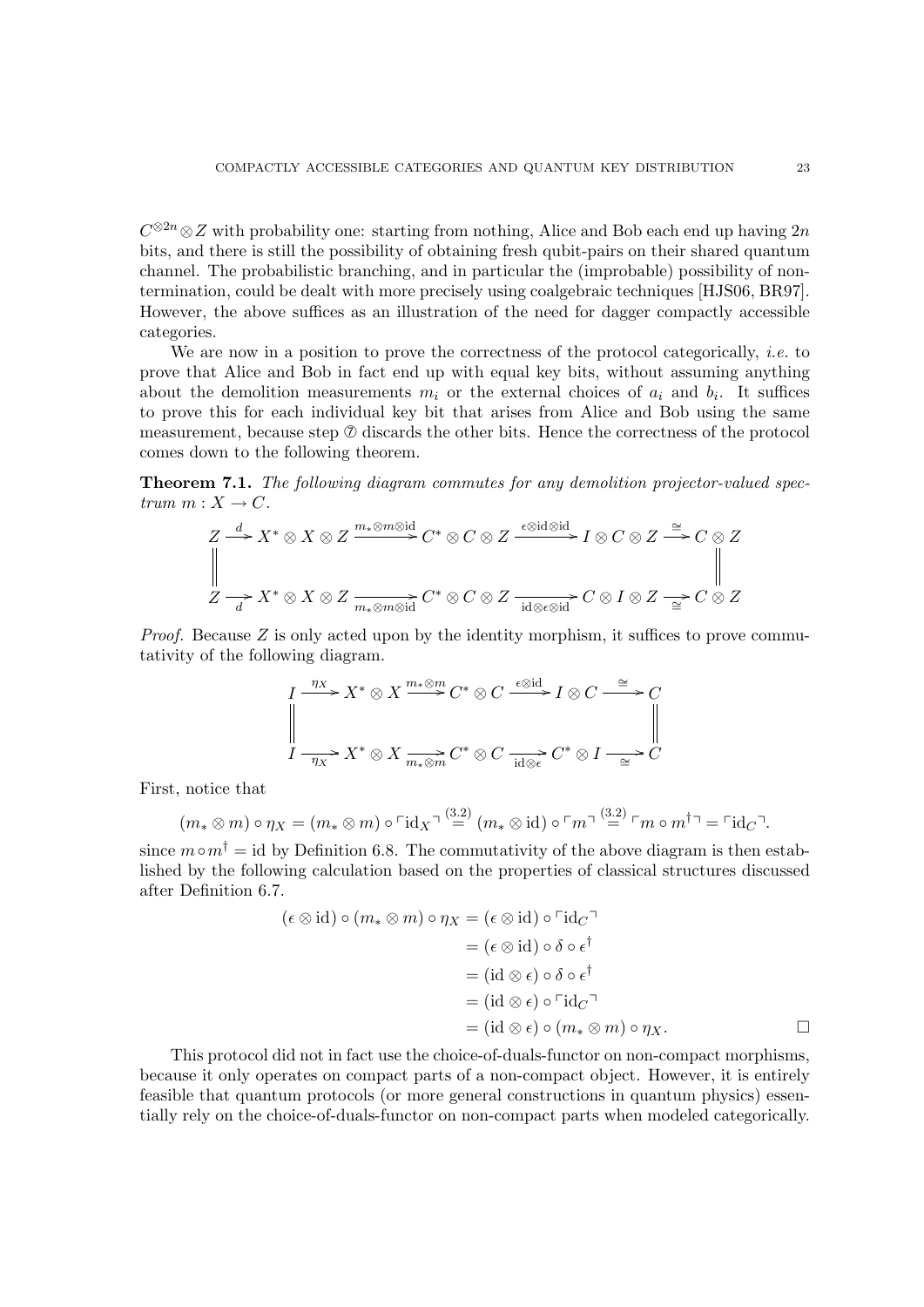# 8. CONCLUSION

With an eye towards applications in quantum theory, we developed the notion of a compactly accessible category using the structure of a factorisation system. It is a category that can contain objects that are not compact themselves, but are directed colimits of compact objects, thus allowing for infinite-dimensionality. Simultaneously, it has a functor that canonically extends the choice-of-duals on its compact part, and that commutes with a dagger structure if one is available. The need for such a category was illustrated by categorically modeling and proving correct a quantum key distribution protocol. The full structure of dagger compactly accessible categories was not needed for this specific example, in particular the extended choice-of-duals functor went unused. But in general an extended choice-of-duals functor is convenient and even arguably necessary. Moreover, in the presence of a dagger structure it hardly puts up more restrictions and hence is essentially for free.

Several connections to related research present themselves. First, a compact category has a canonical trace [Abr05]. Although the nuclear ideal setting [ABP99] seems ideal to study this phenomenon, perhaps the trace class morphisms can also be characterized by a colimit property, analogous to the passage from compact categories to compactly accessible ones. Secondly, compactly accessible categories can be seen as a 'technical implementation' of shape theory [Blu06], with the benefit of actually having concrete structure. One could look for the initial or terminal such implementation. Thirdly, the store of qubit-pairs in Section 7 strongly resembles Fock space [Vic07, BPS94], suggesting that compactly accessible categories might be naturally employed there. Lastly, one could develop a graphical calculus [Sel07] for (dagger) compactly accessible categories. However, for other purposes than aiding intuition, this seems a premature optimisation.

The presented material also indicates some directions for future research. First, a categorical version of the Bell inequalities would lend a definiteness to the categorical approach to quantum theory [AC04]. Secondly, the notion of complete positivity [Sel07] could be extended to compactly accessible categories. The usual formulation of a completely positive morphism in a dagger compact category relies essentially on the category being closed. As a dagger compactly accessible category is not necessarily closed (e.g.  $\text{Hilb}$ ), a different characterization of complete positivity is in order. Thirdly, the connection to linear logic should be explored. Compact categories, as special cases of \*-autonomous categories, model a large fragment of linear logic. It is also known that Barr's free construction of a \*-autonomous category provides a model of full linear logic when one starts with an accessible category [Bar90]. Thus compactly presentable categories qualify as likely candidates to model linear logic, perhaps with unusual properties [Dun06]. Fourthly, locally presentable categories are known to be precisely the models of essentially algebraic theories. Likewise, accessible categories are precisely the axiomatisations by a basic theory in some many-sorted first-order logic [AR94]. One could look for similar results that characterise compactly presentable categories and compactly accessible categories as models of some algebraic theories. Lastly, extending a compact category to a compactly accessible one would be a valuable addition to the theory developed in this article, as we have motivated compactly accessible categories as an extension of compact ones, but gave only an axiomatic description. A conceivable starting point could be the fact that accessible categories are free cocompletions of small categories with respect to directed colimits [AR94, Theorem 2.26]. It would involve a completion of a factorisation system with directed colimits, which would likely involve a study of dagger factorisation systems in itself, as discussed in Section 6.1.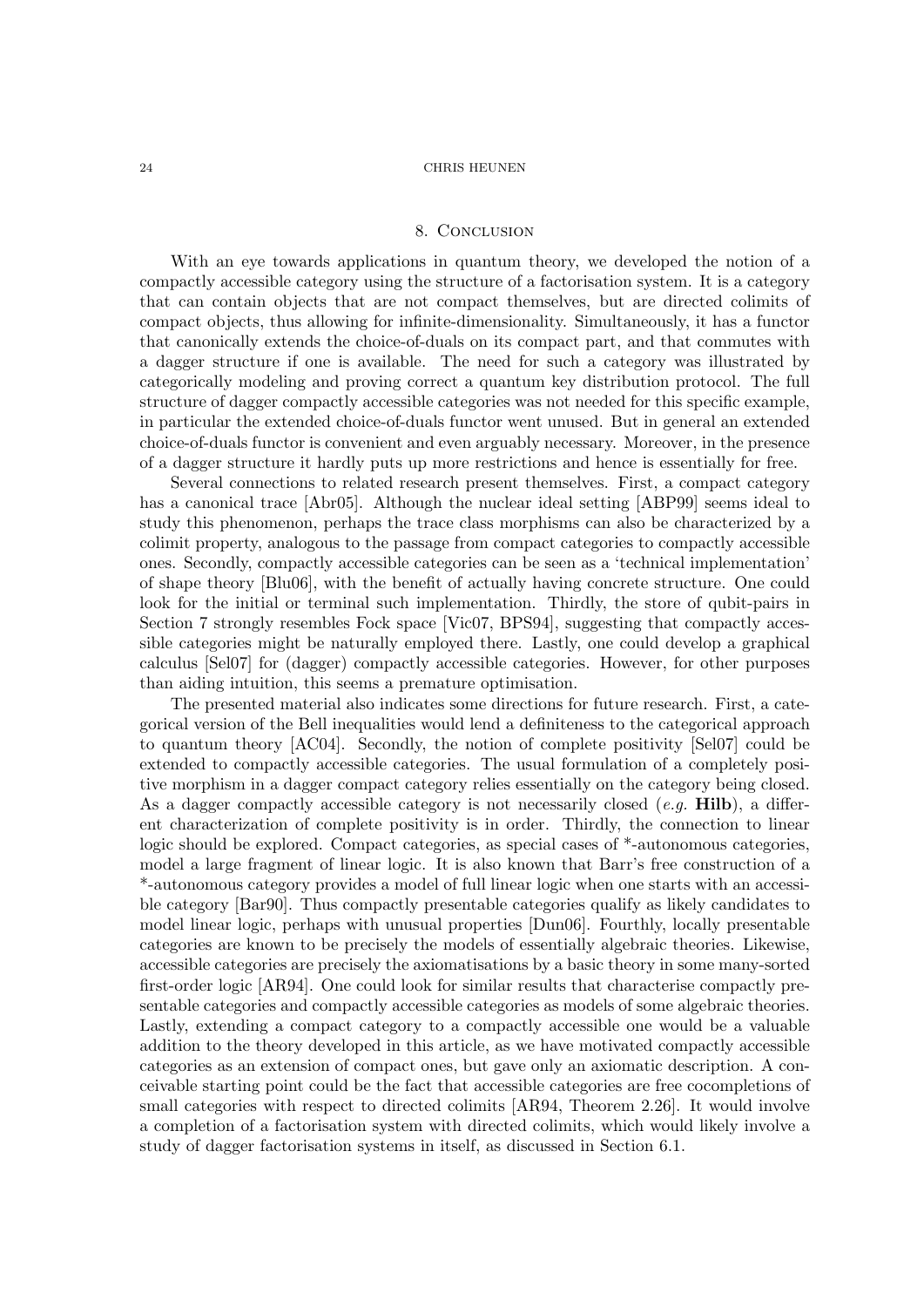# **ACKNOWLEDGEMENT**

The author is most grateful to Bart Jacobs for his suggestions and encouraging feedback, and to Michael Barr, Bob Coecke, Jeff Egger and Isar Stubbe for helping to correct an erroneous example in previous presentations about this work. The anonymous referees made some detailed suggestions which improved the paper appreciably. Finally Rick Blute provided some helpful comments.

## **REFERENCES**

- [ABP99] Samson Abramsky, Richard Blute, and Prakash Panangaden. Nuclear and trace ideals in tensored \*-categories. Journal of Pure and Applied Algebra, 143:3–47, 1999.
- [Abr05] Samson Abramsky. Abstract scalars, loops, and free traced and strongly compact closed categories. In Proceedings of CALCO 2005, volume 3629 of Lecture Notes in Computer Science, pages 1–31. Springer, 2005.
- [AC04] Samson Abramsky and Bob Coecke. A categorical semantics of quantum protocols. In Proceedings of the 19th IEEE conference on Logic in Computer Science, pages 415–425. IEEE Computer Science Press, 2004.
- [AF74] Frank Wylie Anderson and Kent R. Fuller. Rings and categories of modules. Springer, 1974.
- [AJ94] Samson Abramsky and Achim Jung. Domain theory. In S. Abramsky, D. Gabbay, and T. S. E. Maibaum, editors, *Handbook of Logic in Computer Science Volume 3*, pages 1–168. Oxford University Press, 1994.
- [AR94] Jiří Adámek and Jiří Rosicky. Locally Presentable and Accessible Categories. Cambridge University Press, 1994.
- [Bar79] Michael Barr. \*-autonomous categories, volume 752 of Lecture Notes in Mathematics. Springer, 1979.
- [Bar90] Michael Barr. Accessible categories and models of linear logic. Journal of Pure and Applied Algebra, 69:219–232, 1990.
- [BB84] Charles H. Bennett and Giles Brassard. Quantum cryptography: Public key distribution and coin tossing. In Proceedings of IEEE International Conference on Computers, Systems and Signal Processing, pages 175–179, 1984.
- [Blu06] Richard Blute. Shape theory for nuclear ideals. Theory and Application of Categories, 2006. To appear.
- [Bor94] Francis Borceux. Handbook of Categorical Algebra, volume 1. Cambridge University Press, 1994.
- [BPP07] Richard Blute, Prakash Panangaden, and Dorette Pronk. Conformal field theory as a nuclear functor. In Computation, Meaning, and Logic: Articles dedicated to Gordon Plotkin, volume 172 of Electronic Notes in Theoretical Computer Science, pages 101–132. Elsevier, 2007.
- [BPS94] Richard Blute, Prakash Panangaden, and Robert A. G. Seely. Holomorphic models of exponential types in linear logic. In Proceedings of the 9th International Conference on Mathematical Foundations of Programming Semantics, volume 802 of Lecture Notes in Computer Science, pages 474–512. Springer, 1994.
- [BR97] Anna Bucalo and Giuseppe Rosolini. Lifting. In Proceedings of the 7th International Conference on Category Theory and Computer Science, volume 1290, pages 281–292. Springer, 1997.
- [BW84] Michael Barr and Charles Wells. Toposes, Triples and Theories. Springer, 1984.
- [CD08] Bob Coecke and Ross Duncan. Interacting quantum observables. In ICALP (2), volume 5126 of Lecture Notes in Computer Science, pages 298–310. Springer, 2008.
- [CKS84] Aurelio Carboni, Stefano Kasangian, and Ross Street. Bicategories of spans and relations. Journal of Pure and Applied Algebra, 33:259–267, 1984.
- [CP06] Bob Coecke and Dusko Pavlovic. Quantum measurements without sums. In G. Chen, L. Kauffman, and S. Lamonaco, editors, Mathematics of Quantum Computing and Technology. Taylor and Francis, 2006.
- [Day77] Brian J. Day. Note on compact closed categories. Journal of the Australian Mathematical Society, Series A 24(3):309–311, 1977.
- [DH76] Whitfield Diffie and Martin E. Hellman. New directions in cryptography. IEEE Transactions on Information Theory, IT-22(6):644–654, 1976.